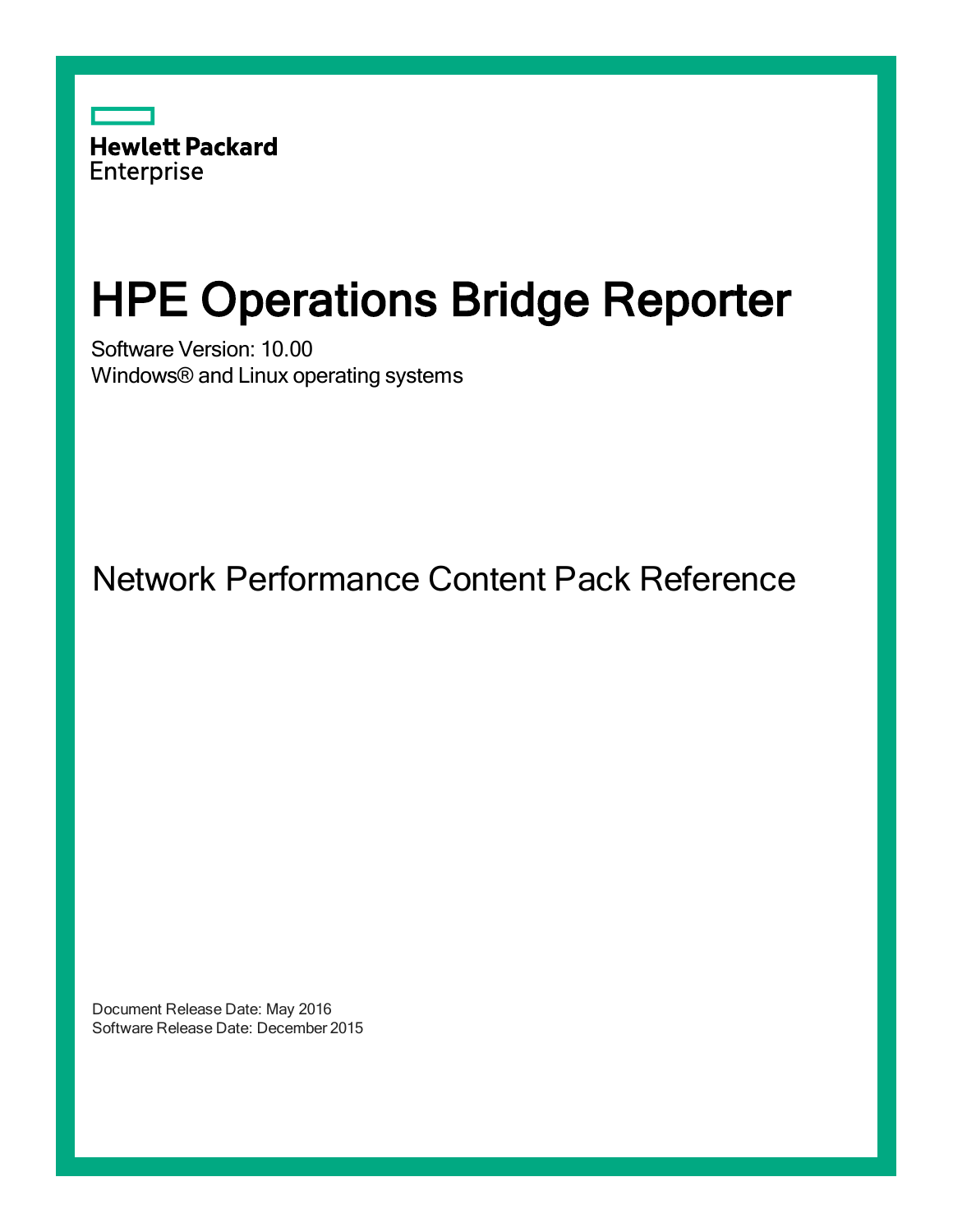### Legal Notices

#### **Warranty**

The only warranties for Hewlett-Packard Development Company, L.P. products and services are set forth in the express warranty statements accompanying such products and services. Nothing herein should be construed as constituting an additional warranty. HPE shall not be liable for technical or editorial errors or omissions contained herein.

The information contained herein is subject to change without notice.

#### Restricted Rights Legend

Confidential computer software. Valid license from HPE required for possession, use or copying. Consistent with FAR 12.211 and 12.212, Commercial Computer Software, Computer Software Documentation, and Technical Data for Commercial Items are licensed to the U.S. Government under vendor's standard commercial license.

### Copyright Notice

© Copyright 2015 - 2016 Hewlett Packard Enterprise Development LP

#### Trademark Notices

Adobe™ is a trademark of Adobe Systems Incorporated.

Microsoft® and Windows® are U.S. registered trademarks of Microsoft Corporation.

UNIX® is a registered trademark of The Open Group.

This product includes an interface of the 'zlib' general purpose compression library, which is Copyright © 1995- 2002 Jean-loup Gailly and Mark Adler.

### Documentation Updates

The title page of this document contains the following identifying information:

- Software Version number, which indicates the software version.
- Document Release Date, which changes each time the document is updated.
- <sup>l</sup> Software Release Date, which indicates the release date of this version of the software.

To check for recent updates or to verify that you are using the most recent edition of a document, go to: **https://softwaresupport.hp.com**

This site requires that you register for an HP Passport and sign in. To register for an HP Passport ID, go to: **https://hpp12.passport.hp.com/hppcf/createuser.do**

Or click the **the Register** link at the top of the HP Software Support page.

You will also receive updated or new editions if you subscribe to the appropriate product support service. Contact your HP sales representative for details.

### Support

Visit the HP Software Support Online web site at: **https://softwaresupport.hp.com**

This web site provides contact information and details about the products, services, and support that HP Software offers.

HP Software online support provides customer self-solve capabilities. It provides a fast and efficient way to access interactive technical support tools needed to manage your business. As a valued support customer, you can benefit by using the support web site to:

- Search for knowledge documents of interest
- Submit and track support cases and enhancement requests
- Download software patches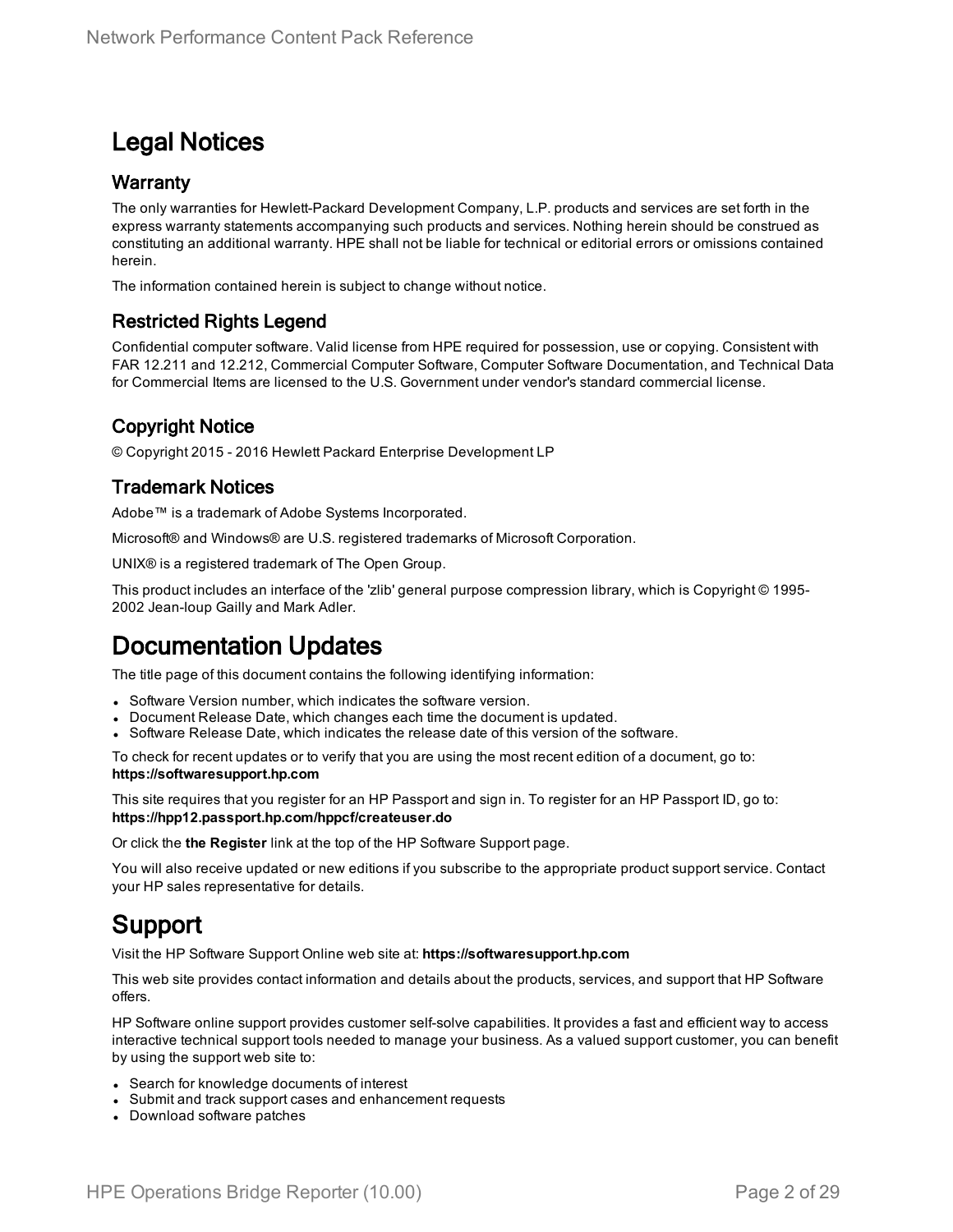- Manage support contracts
- Look up HP support contacts
- Review information about available services
- Enter into discussions with other software customers
- Research and register for software training

Most of the support areas require that you register as an HP Passport user and sign in. Many also require a support contract. To register for an HP Passport ID, go to:

#### **https://hpp12.passport.hp.com/hppcf/createuser.do**

To find more information about access levels, go to:

#### **https://softwaresupport.hp.com/web/softwaresupport/access-levels**

**HP Software Solutions Now** accesses the HPSW Solution and Integration Portal Web site. This site enables you to explore HP Product Solutions to meet your business needs, includes a full list of Integrations between HP Products, as well as a listing of ITIL Processes. The URL for this Web site is **http://h20230.www2.hp.com/sc/solutions/index.jsp**

### About this PDF Version of Online Help

This document is a PDF version of the online help. This PDF file is provided so you can easily print multiple topics from the help information or read the online help in PDF format. Because this content was originally created to be viewed as online help in a web browser, some topics may not be formatted properly. Some interactive topics may not be present in this PDF version. Those topics can be successfully printed from within the online help.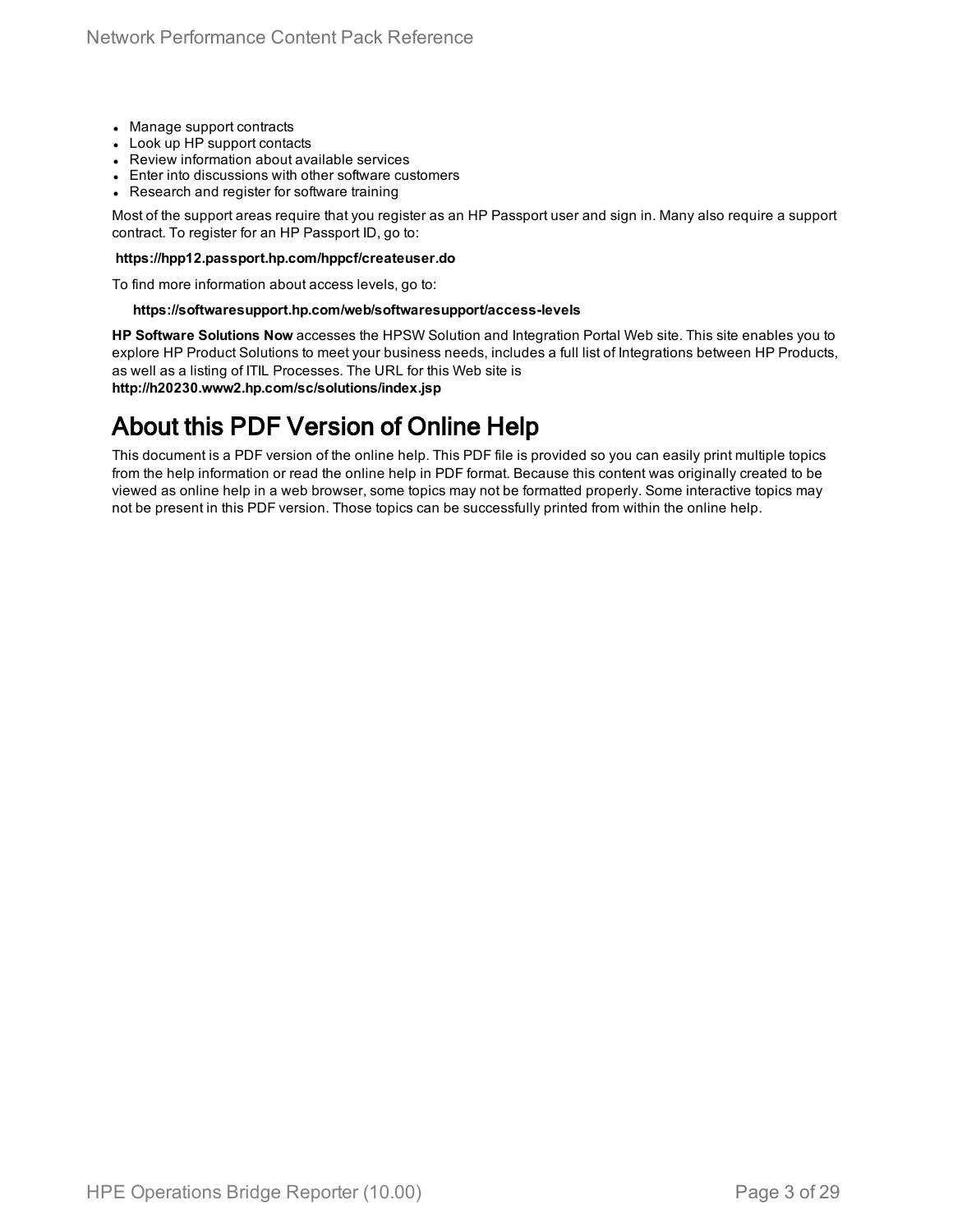## **Contents**

| 29 |
|----|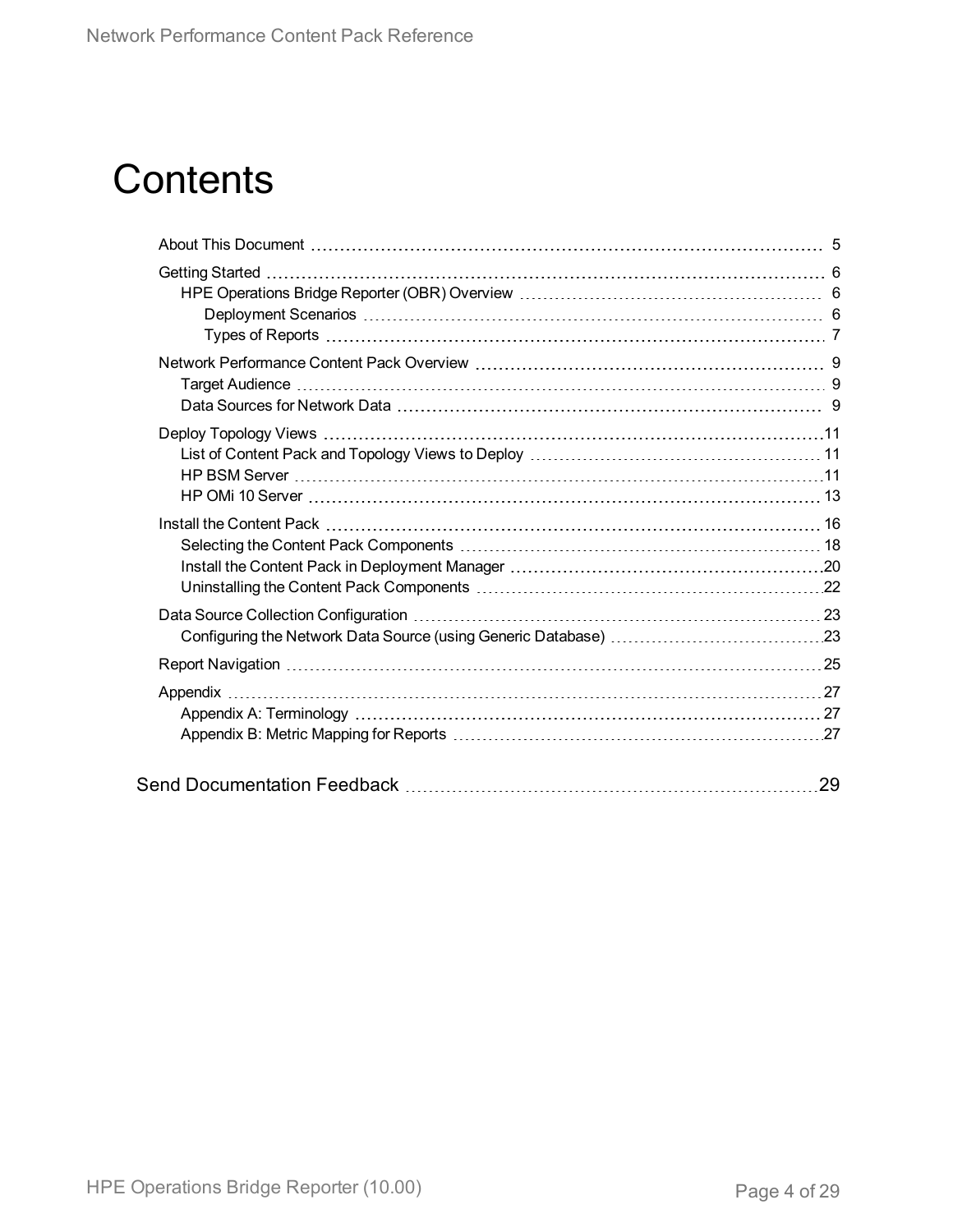## <span id="page-4-0"></span>About This Document

This document provides an overview of HPE OBR and Network Performance Content Pack. This document provides the list of Network Performance reports available with the Network Performance Content Pack.

This document helps you to deploy the topology views and install and configure the data source for the Network Performance Content Pack. It provides information on report navigation and metric mapping for report.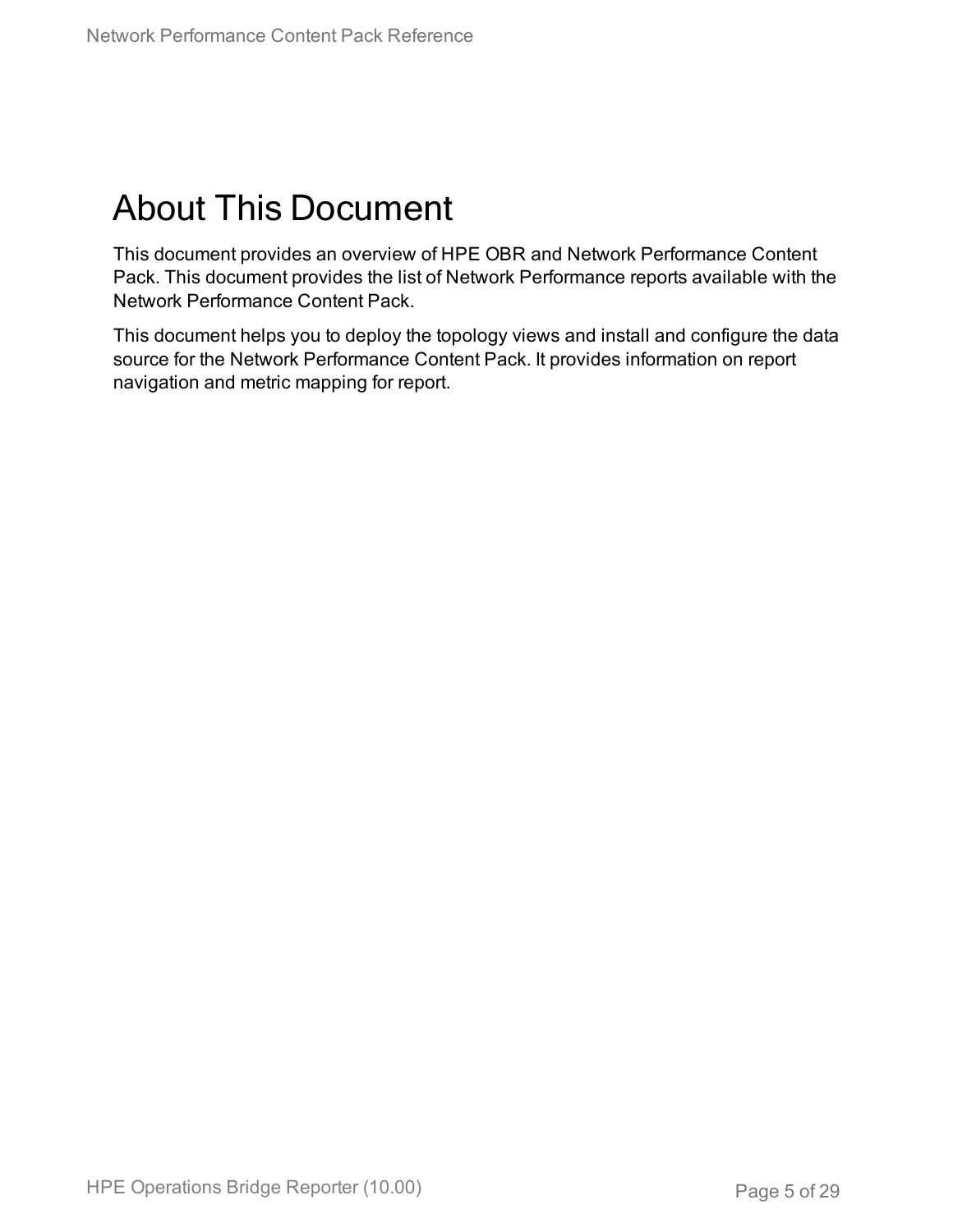## <span id="page-5-0"></span>Getting Started

<span id="page-5-1"></span>This section provides HPE OBR overview, deployment scenarios, and types of reports.

## HPE Operations Bridge Reporter (OBR) Overview

HPE OBR is a cross-domain historical infrastructure performance reporting solution. It displays top-down reports from Business Service Management (BSM) Business Service and Business Application, HP Operations Manager (HPOM) Node Group or HP OMi10 perspective to the underlying infrastructure. It also displays bottoms-up reports from the infrastructure to the impacted Business Services and Business Applications or Node Groups. It leverages the topology information to show how the underlying infrastructure health, performance and availability affects your Business Services and Business Applications or Node Groups in the long term. You can navigate from higher level cross domain reports to detailed domain level reports.

### <span id="page-5-2"></span>Deployment Scenarios

Following are the deployment scenarios supported on HPE OBR:

- **Deployment with BSM/OMi** In this deployment, Run-time Service Model (RTSM) is the source of topology information. HPE OBR discovers and synchronizes topology information from OMi. In a BSM environment with underlying HPOM servers, this synchronization technique receives discovered topology data from multiple HPOM systems and updates the Configuration Items (CIs) and CI relationships in the RTSM as soon as changes are discovered. However, you can also use the HPOM D-MoM dynamic topology synchronization technique to discover and synchronize the topology information in RTSM. In an environment with OMi 10.00, HPE OBR uses RTSM to obtain topology information and metrics from HP Operations Agent or HP SiteScope systems that are configured with OMi.
- <sup>l</sup> **Deployment with HP Operations Manager** In this deployment, the topology information is a group of managed nodes defined in HPOM that are logically combined for operational monitoring. These logical node groups are created by HPOM users to classify the nodes as specific organizations or entities within their enterprise. For example, a group called Exchange Servers can be created in HPOM to organize the specific Exchange Servers and Active Directory nodes for reporting or monitoring purposes. HPE OBR uses the node groups from HPOM for its topology computation.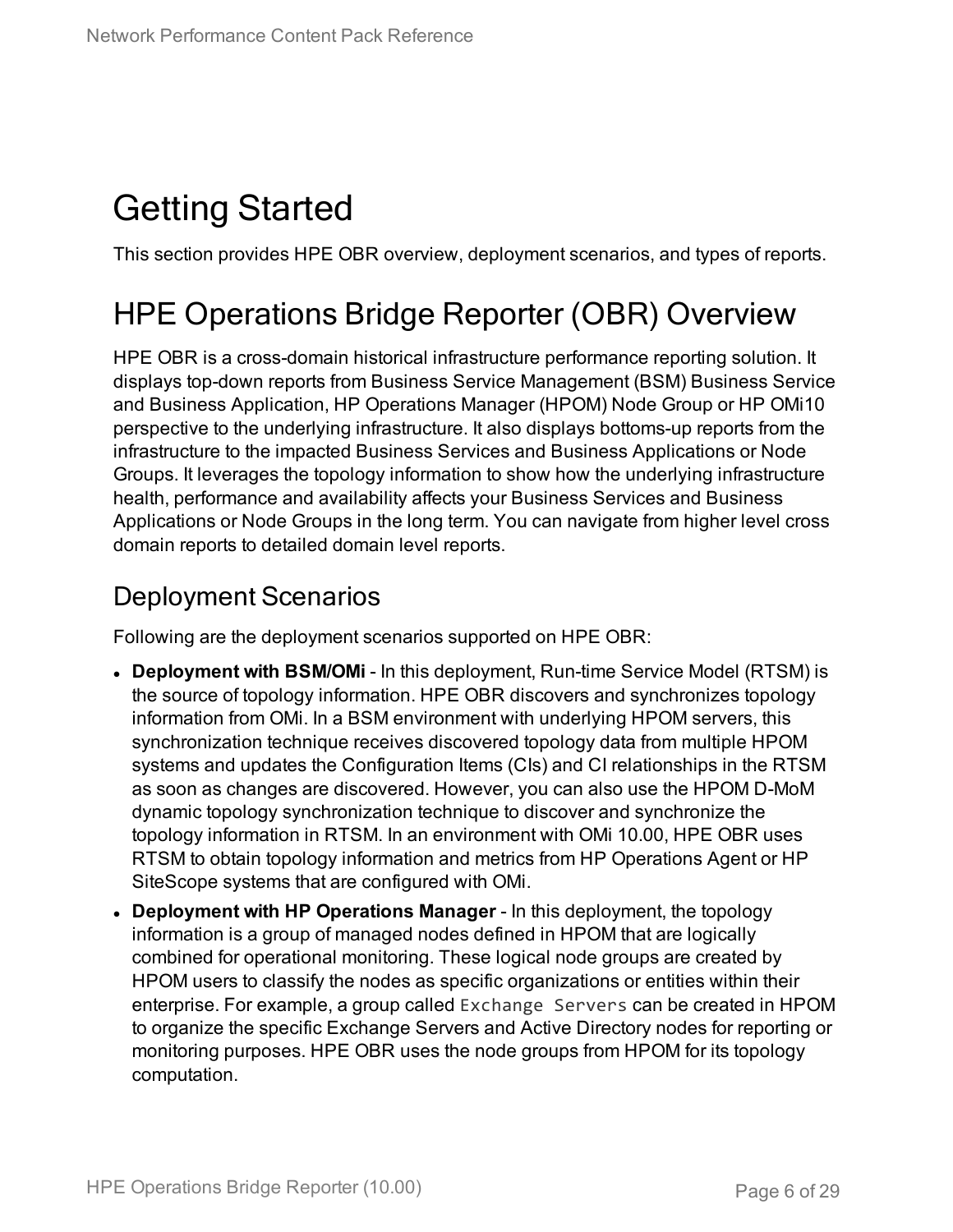- **.** Deployment with **VMware vCenter** VMware vCenter is a distributed server-client software solution that provides a central and a flexible platform for managing the virtual infrastructure in business-critical enterprise systems. VMware vCenter centrally monitors performance and events, and provides an enhanced level of visibility of the virtual environment, thus helping IT administrators to control the environment with ease.
- **Other deployments** Apart from the basic deployment scenarios, you can collect data from the following sources independently:
	- Deployment with NNMi
	- Deployment with a generic database
	- Deployment with other applications using CSV

### <span id="page-6-0"></span>Types of Reports

The reports available in HPE Operations Bridge Reporter (OBR) are divided into two broad categories:

- Business Service Management
- Infrastructure Management

The following image shows the supported list of reports folders under both these categories: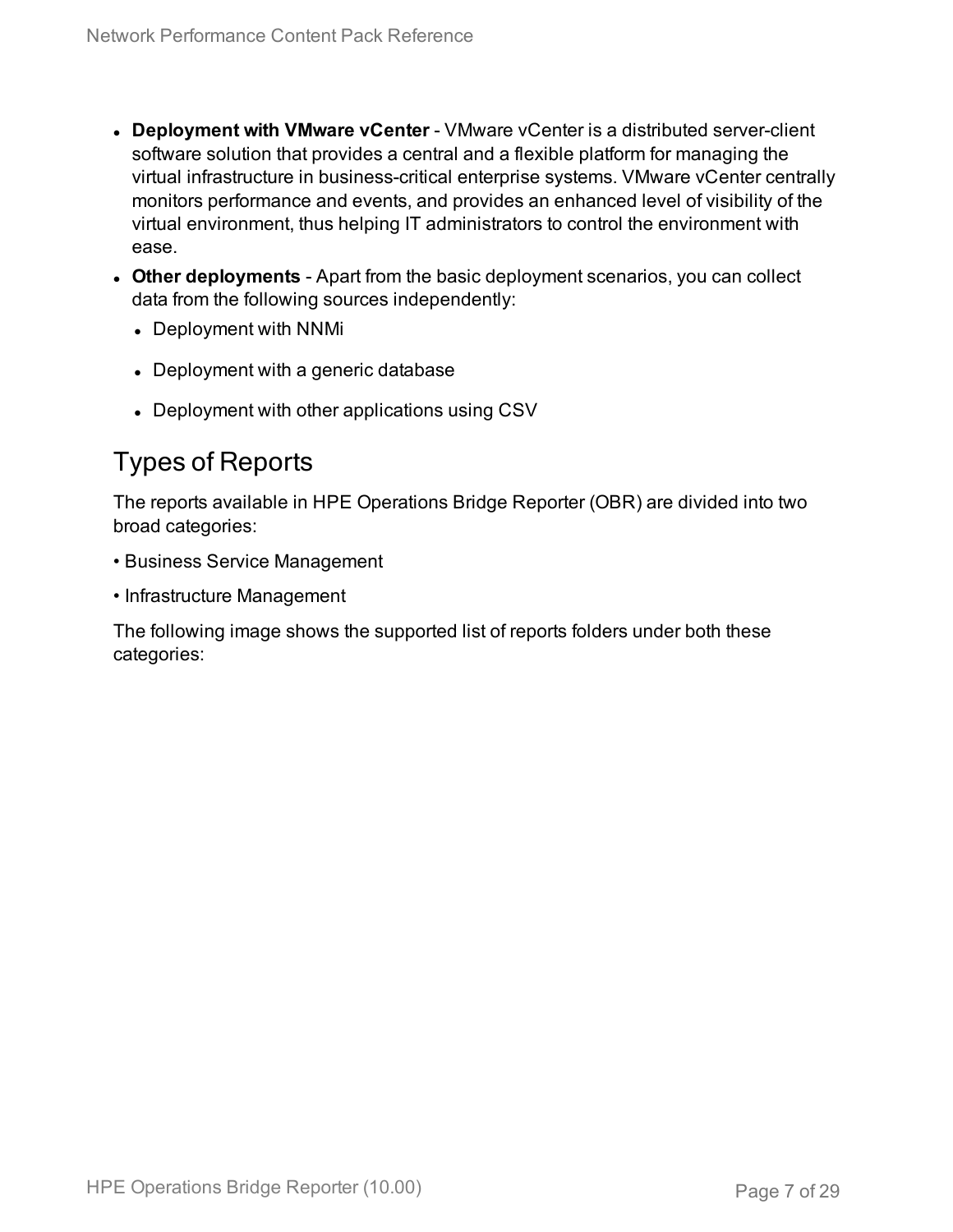

To view a map of all the reports available in the Network Performance Content Pack, see Report [Navigation](#page-24-0).

For more information on HPE Operations Bridge Reporter concepts, see *HPE Operations Bridge Reporter Concepts Guide* and *HPE Operations Bridge Reporter Content Development Guide*.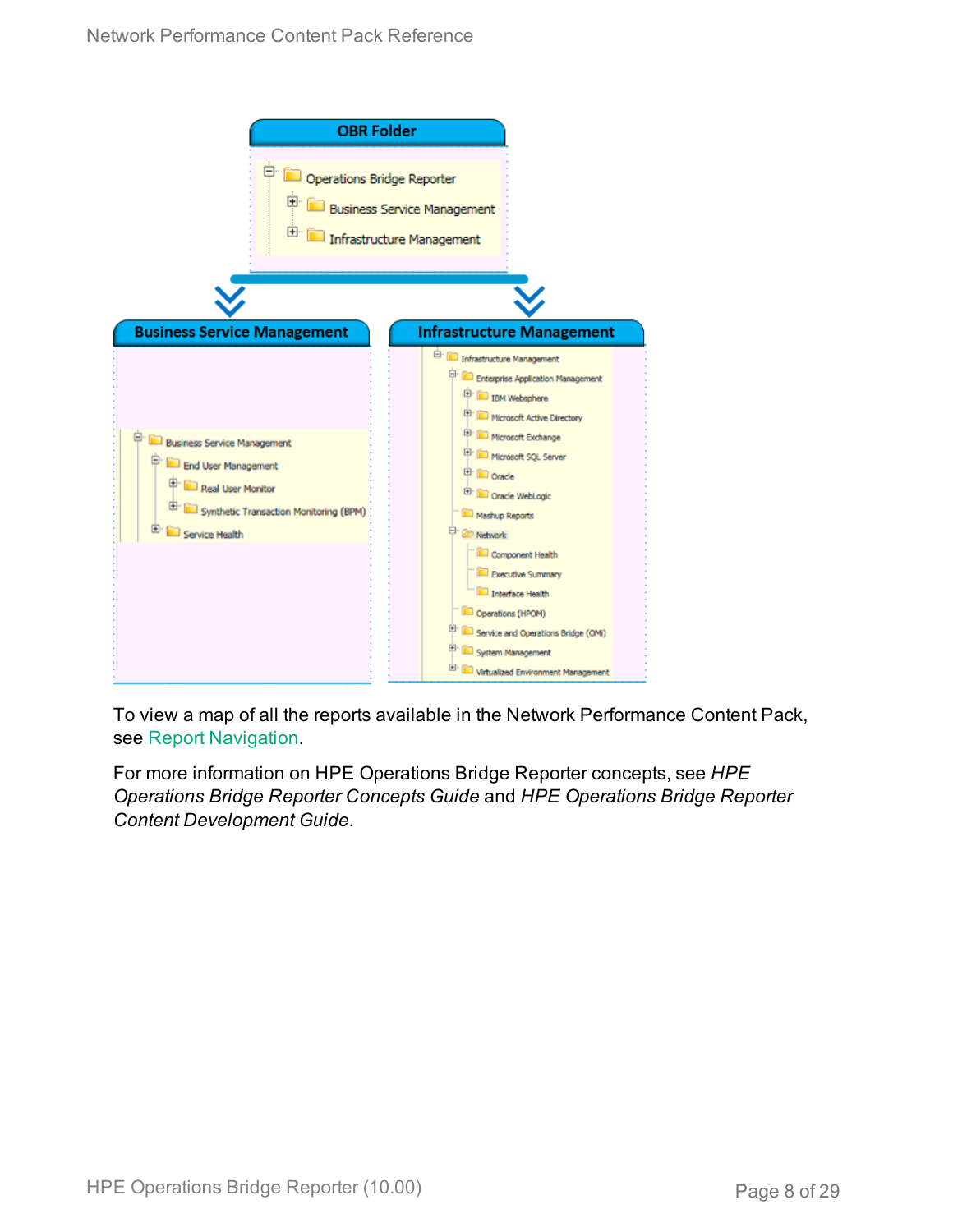## <span id="page-8-0"></span>Network Performance Content Pack Overview

This section provides an overview of Network Performance Content Pack, target audience, and supported data sources.

The Network Performance Content Packs determine the fact data that are to be collected from the various data sources, and the interval at which the data is collected. Configuration of the data source connections for the Network Performance Content Packs depends on the type of deployment scenario used.

## <span id="page-8-1"></span>Target Audience

The target audience for the Network reports is Network Administrators who are responsible for the maintenance of the network infrastructure of their organization.They can use the Network reports to survey the inventory of the network nodes and the allocated hardware resources to support the Business Services, Business Applications, or the Node Groups that are deployed on these nodes. By analyzing the performance, availability, and health information displayed in the reports, Network Administrators can help ensure continuous improvement of these business services and business applications.

## <span id="page-8-2"></span>Data Sources for Network Data

OBR integrates with and collects historical network-related data for the network nodes from HP Network Node Manager i (NNMi) Network Performance Server (NPS).

The NPS provides the infrastructure that is used in conjunction with NNMi to monitor the operational performance of the network infrastructure. With the performance data collected by different NNMi Software Smart Plug-ins (iSPIs) such as NNM iSPI for Performance, the NPS builds data tables, runs queries in response to user selections, and displays query results in web-based reports that help you diagnose and troubleshoot problems in your network environment. The NPS enables you to effectively store, access, and track performance data.

OBR supports the collection of network data from the NPS by extending the functionality of the database collector. The Network Content Pack identifies the list of metrics or facts that OBR must collect from each of these data sources. The corresponding dimension data is collected from the RTSM or HPOM topology source, depending on OBR's deployment scenario.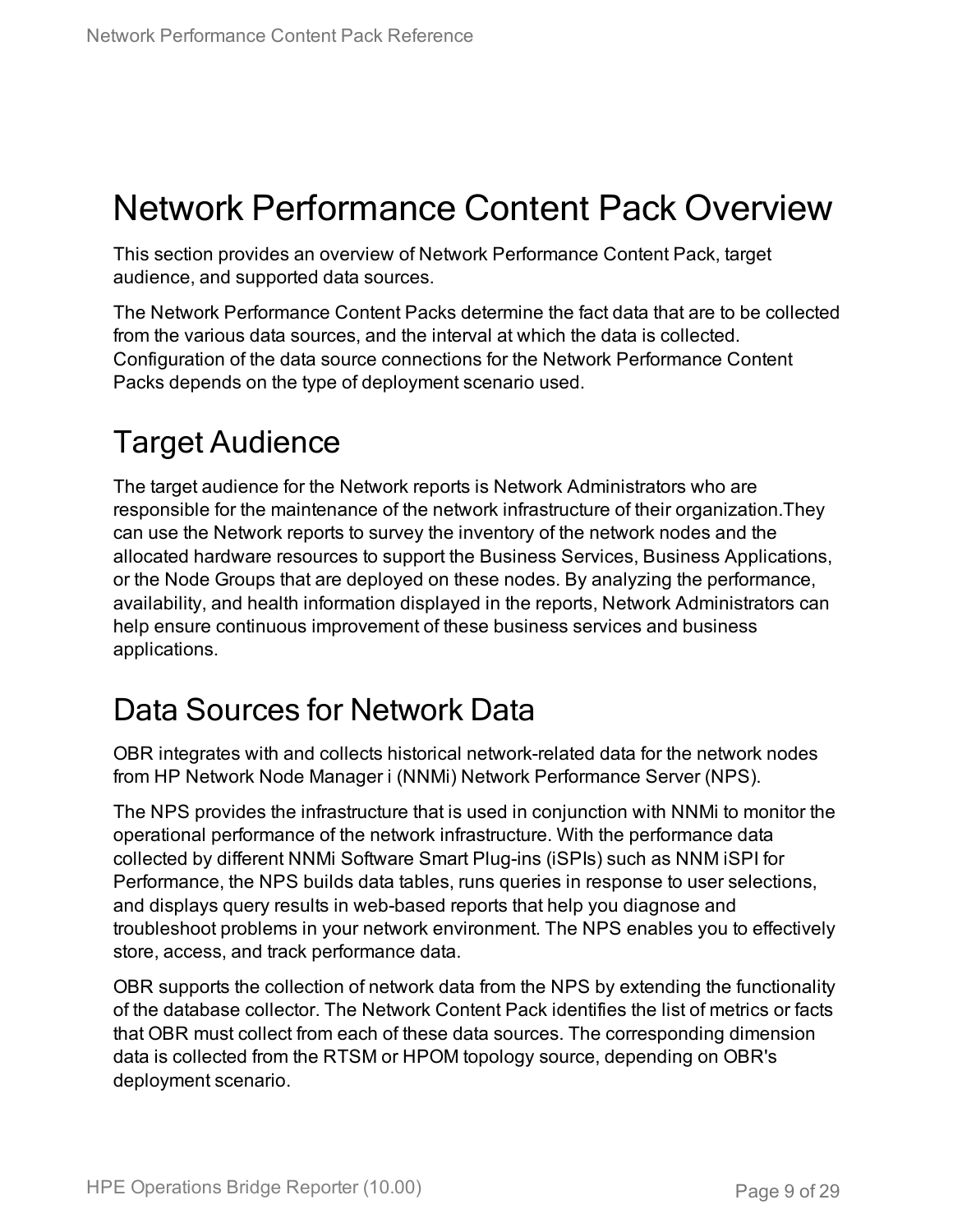OBR collects hourly data from the NPS based on the collection policies defined in the Network Content Pack. This data is stored in the database in hourly tables as individual records. OBR then performs aggregation routines on these records and converts the data to daily data. This aggregated data is displayed in the reports.

**Note:** The Network data that is collected from NPS is enriched with the downtime information. OBR does not perform any additional downtime enrichment on this data when displaying it in the reports.

**Note:** The Network Performance Content Pack collects data only from Type2 NodeGroups, that is, routers and switches.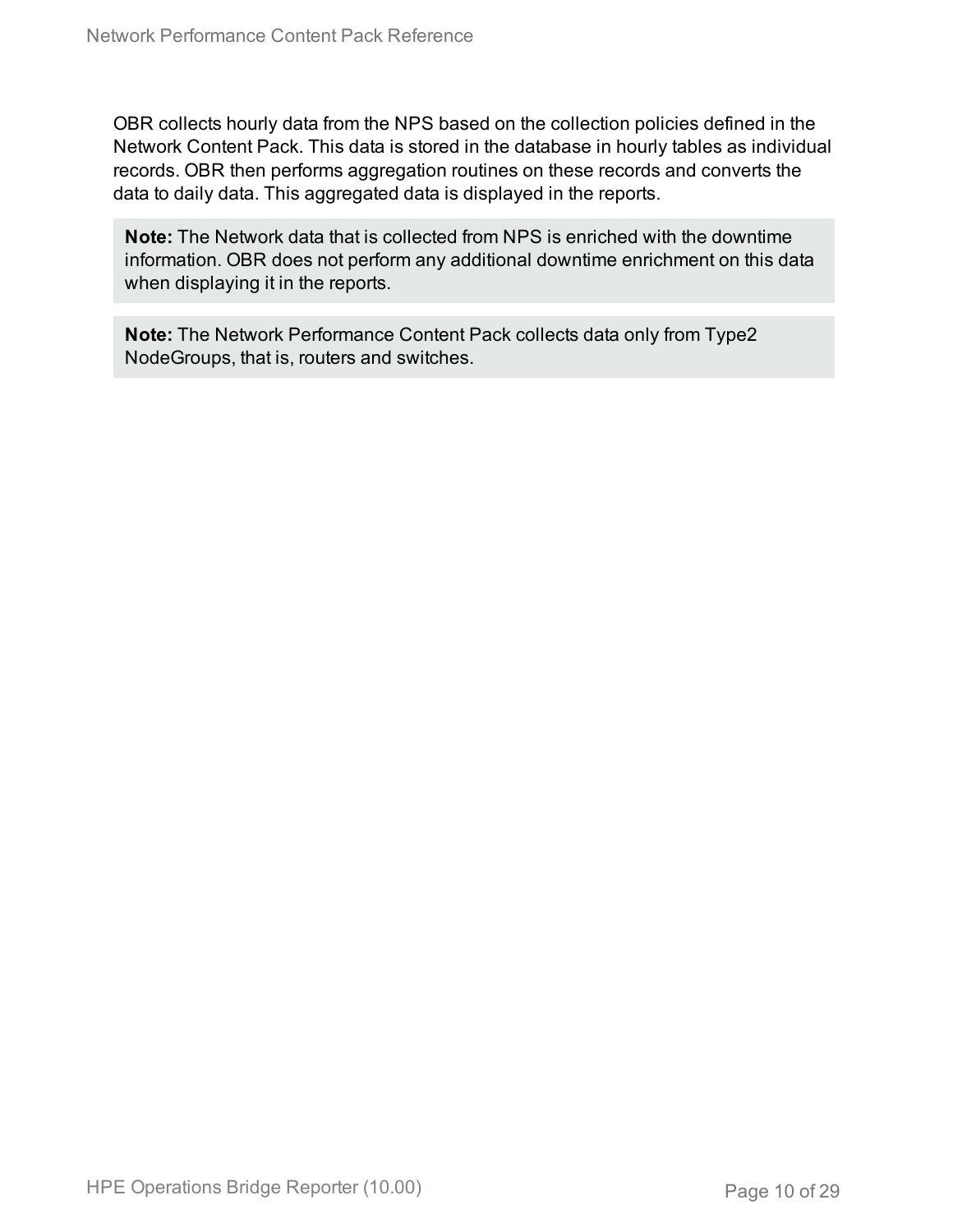## <span id="page-10-0"></span>Deploy Topology Views

To configure HPE OBR to collect domain-specific data, you need to deploy the topology views for Network Performance Content Pack. These topology views contain specific CI attributes that Network Performance Content Pack uses to collect the relevant data.

## <span id="page-10-1"></span>List of Content Pack and Topology Views to Deploy

The following table lists the topology views to deploy for Network Performance Content Pack:

| <b>Content Pack</b> | <b>View Name</b>         | <b>Location</b>                                                                   |  |  |  |  |  |  |
|---------------------|--------------------------|-----------------------------------------------------------------------------------|--|--|--|--|--|--|
| <b>On Windows</b>   |                          |                                                                                   |  |  |  |  |  |  |
| <b>Network</b>      | SHR Network<br>Views.zip | %PMDB<br>HOME%\packages\Network\ETL<br>Network NPS92<br>RTSM.ap\source\cmdb views |  |  |  |  |  |  |
| <b>On Linux</b>     |                          |                                                                                   |  |  |  |  |  |  |
| <b>Network</b>      | SHR Network<br>Views.zip | \$PMDB HOME/packages/Network/ETL<br>Network NPS92<br>RTSM.ap/source/cmdb views    |  |  |  |  |  |  |

## <span id="page-10-2"></span>HP BSM Server

To deploy the topology model views for the Network Performance Content Pack in the HP BSM server, follow these steps:

1. In the web browser, type the following URL:

http://*<BSM system FQDN>*/bsm where, *<BSM system FQDN>* is the FQDN of the HP BSM server.

**Note:** You can launch the HP BSM server from a system where HPE OBR is installed or any other local system. If you are launching from local system, ensure that you browse to the location mentioned in List of [Content](#page-10-1) Pack and [Topology](#page-10-1) Views to Deploy and copy the required views to your local system.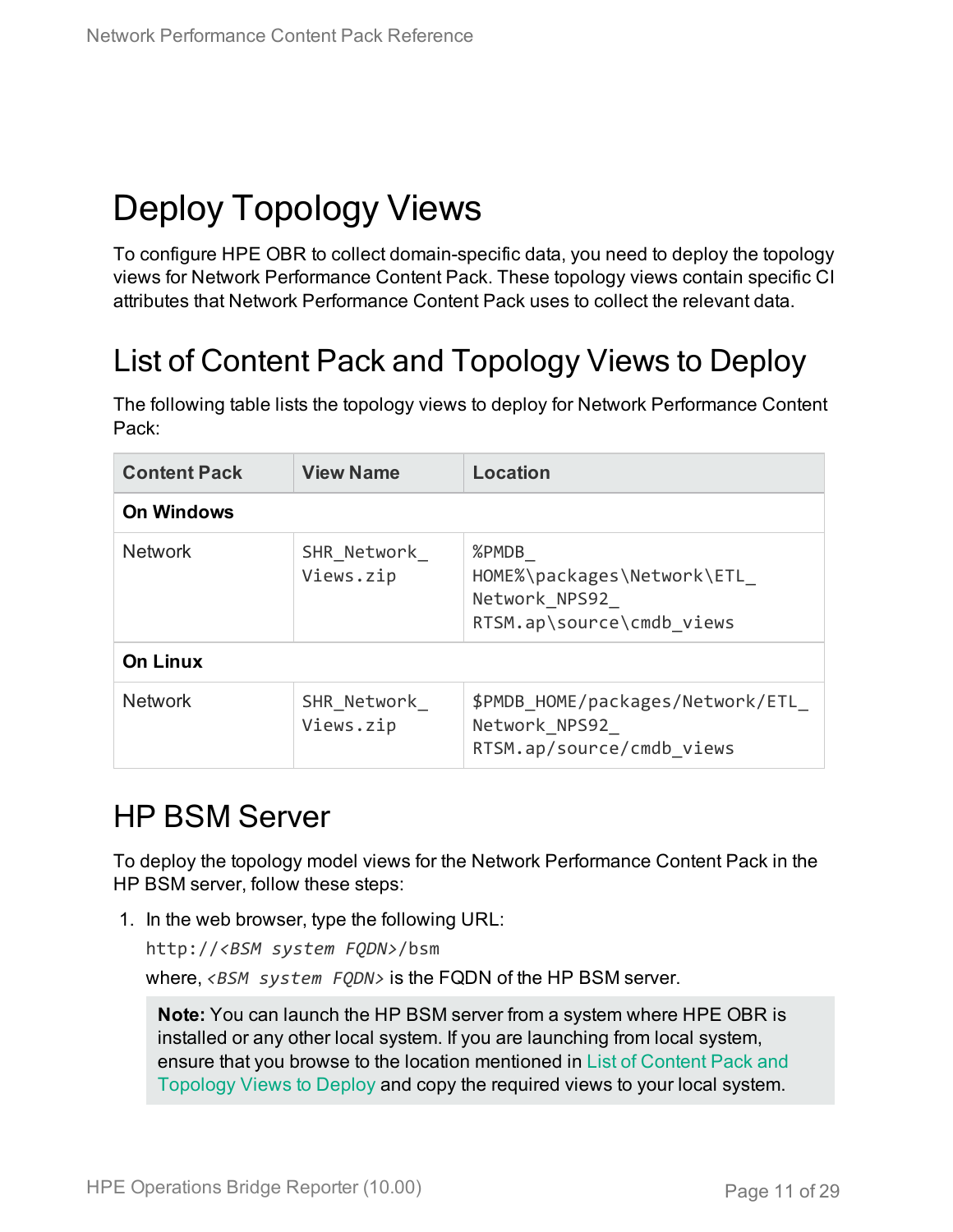The Business Service Management Login page appears.

- 2. Type the login name and password and click **Log In**. The Business Service Management - Site Map appears.
- 3. Click **Administration > RTSM Administration**. The RTSM Administration page appears.



4. Click **Administration > Package Manager**. The Package Manager page appears.

| <b>Business Service Management</b> - RTSM Administration<br>$\varphi$ |                                    |                           |              | <b>Full Screen View</b>             | User: administrator | Logout                                                                                                                     |
|-----------------------------------------------------------------------|------------------------------------|---------------------------|--------------|-------------------------------------|---------------------|----------------------------------------------------------------------------------------------------------------------------|
| <b>MyBSM</b><br>♦<br>C)<br>$\overline{\phantom{a}}$                   | Applications $\star$ Admin $\star$ | Help $\blacktriangledown$ | Site Map     |                                     |                     |                                                                                                                            |
| Administration > Package Manager                                      |                                    |                           |              |                                     |                     |                                                                                                                            |
| Modeling                                                              | <b>Data Flow Management</b>        | Administration            |              |                                     |                     | ◇◇■                                                                                                                        |
| Tools -<br>$View -$<br>$-1.5$<br>椚<br>$*$ $\alpha$ $\alpha$<br>概      | Q                                  | Y<br>G                    | <b>TABLE</b> |                                     |                     |                                                                                                                            |
| $\angle$ Package Name                                                 | Category                           | Readme                    | Vers         | <b>Description</b>                  |                     |                                                                                                                            |
| <b>List</b><br><b>Active Directory</b>                                | Applications                       | Readme                    | 11.0         | Active Directory topology discovery |                     | $\begin{array}{c c c c} \hline \multicolumn{3}{c }{\blacktriangle} & \multicolumn{3}{c }{\blacktriangleright} \end{array}$ |
| AlertsModel<br><b>B</b> 11                                            |                                    |                           |              |                                     |                     |                                                                                                                            |
| <b>AlertsTals</b><br>$\mathbf{H}$                                     | Alerts                             |                           | 8.0          |                                     |                     |                                                                                                                            |

5. Click the **Deploy Packages to Server (from local disk)** icon. The **Deploy Package to Server** dialog box appears.



6. Click the **Add** icon.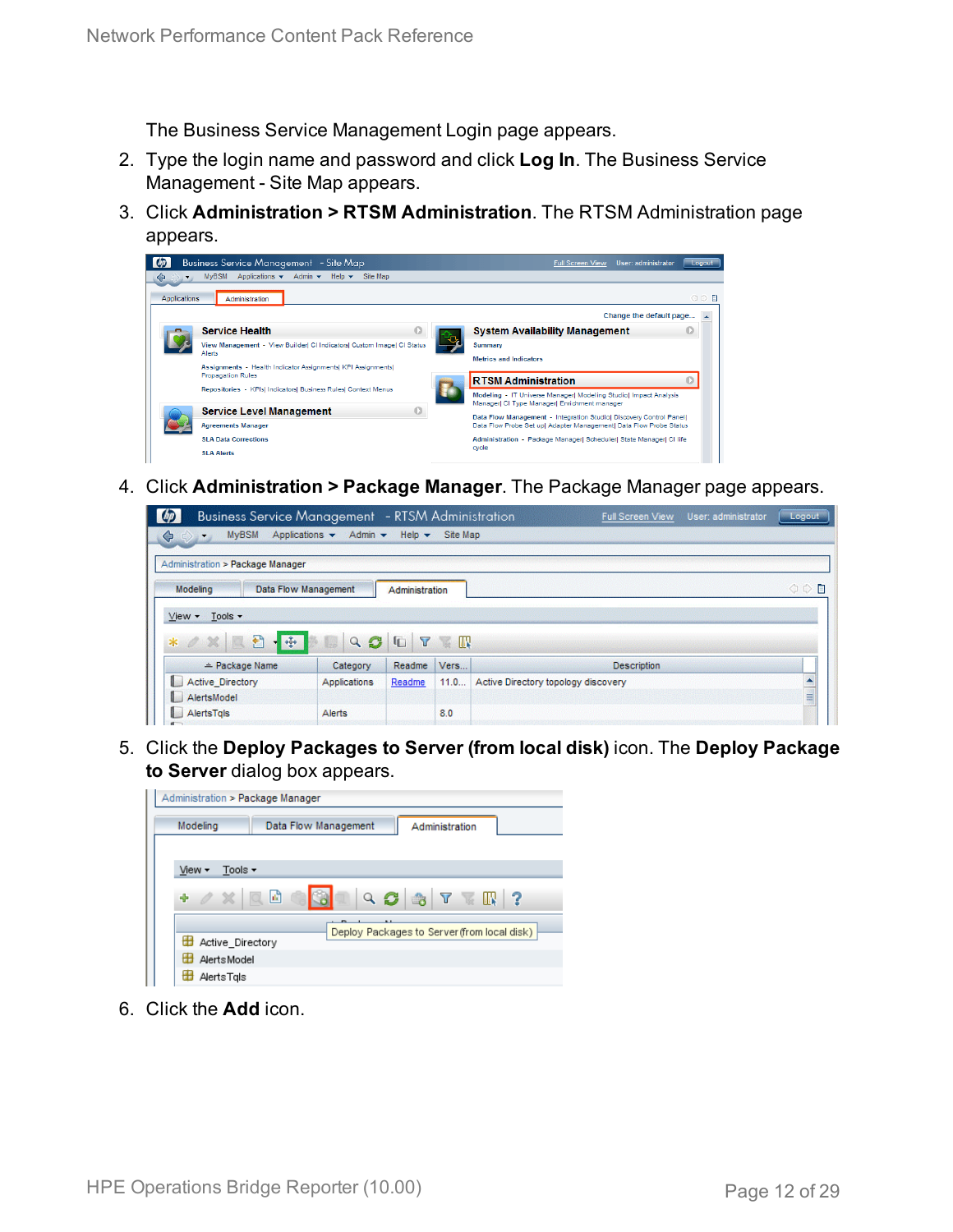| <b>B</b> Deploy Packages to Server          |  |
|---------------------------------------------|--|
| Choose the package zip files to be deployed |  |
| Package (zip)                               |  |
|                                             |  |
|                                             |  |

The **Deploy Package to Server (from local disk)** dialog box appears.

7. Browse to the location of the Content Pack zip files, select the required files, and then click **Open**.

You can view and select the TQL and ODB views that you want to deploy under **Select the resources you want to deploy** in the **Deploy Package to Server (from local disk)** dialog box. Ensure that all the files are selected.

8. Click **Deploy** to deploy the Content Pack views.

You have successfully deployed the Content Packs views based on the type of deployment scenario selected for HPE OBR.

## <span id="page-12-0"></span>HP OMi 10 Server

To deploy the topology model views for the Network Performance Content Pack in the HP OMi 10 server, follow these steps:

1. In the web browser, type the following URL:

http://*<OMi system FQDN>*/omi

where, *<OMi system FQDN>* is the FQDN of the HP OMi server.

**Note:** You can launch the HP OMi server from a system where HPE OBR is installed or any other local system. If you are launching from local system, ensure that you browse to the location mentioned in List of [Content](#page-10-1) Pack and [Topology](#page-10-1) Views to Deploy and copy the required views to your local system.

The Operations Manager i Login page appears.

- 2. Type the login name and password and click **Log In**. The Operations Manager i Workspace page appears.
- 3. Click **Administration > RTSM Administration > Package Manager**.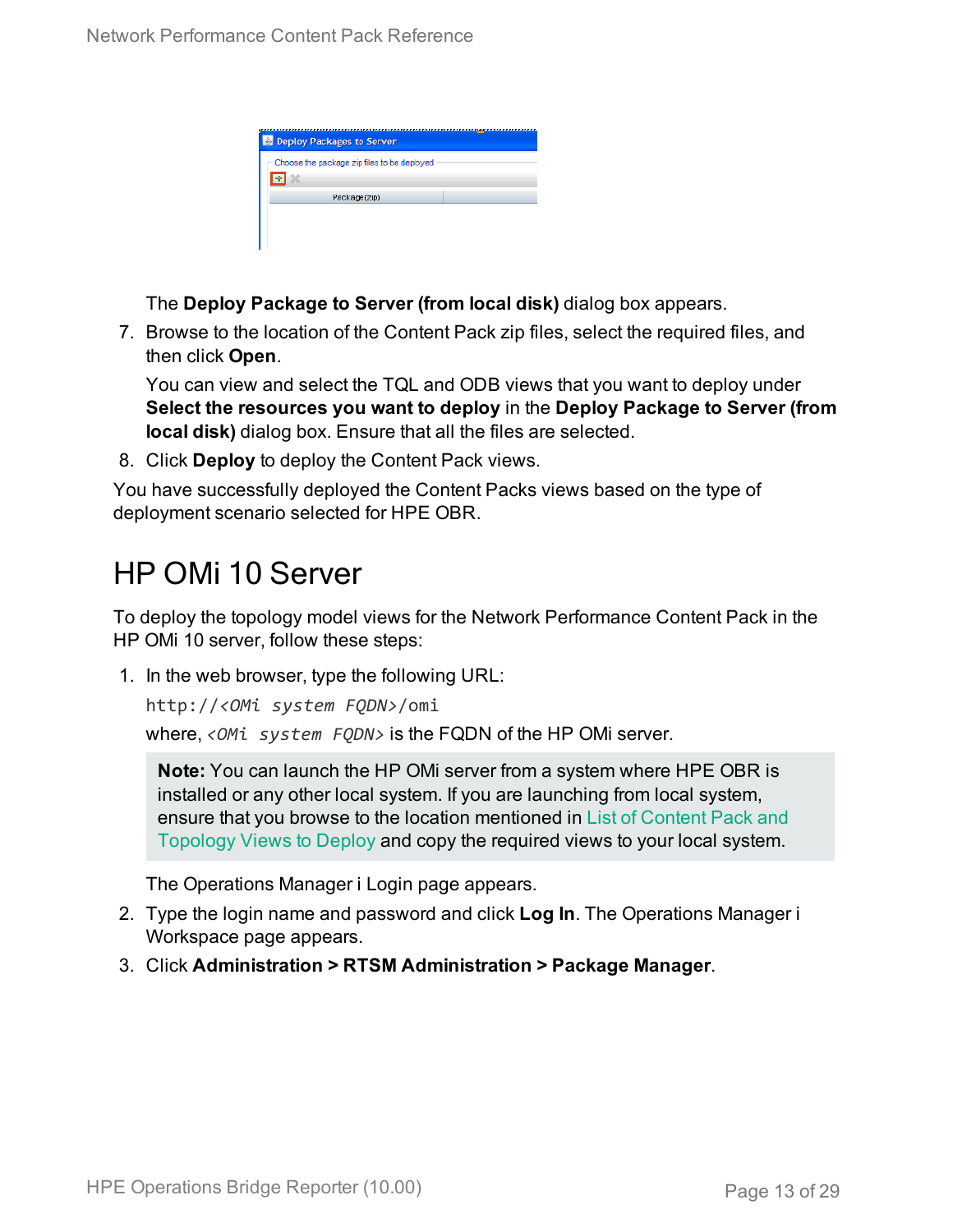| <b>Operations Manager i</b><br>Workspaces $\smile$                       | Administration $\sim$                         | Q search for menu items        |                                                               |              | $\Delta$ admin $\sim$ | $\bullet$ |  |  |  |  |
|--------------------------------------------------------------------------|-----------------------------------------------|--------------------------------|---------------------------------------------------------------|--------------|-----------------------|-----------|--|--|--|--|
| Workspaces > My Workspace                                                |                                               |                                |                                                               | Ħ.<br>Tel 11 |                       |           |  |  |  |  |
| 360° View x                                                              | > Event Processing                            |                                |                                                               |              |                       |           |  |  |  |  |
| Hierarchy                                                                |                                               |                                |                                                               |              |                       |           |  |  |  |  |
| È<br>EUM_BSMR<br>×.<br>Y<br>[Select a Filter]<br>$\overline{\mathbb{Y}}$ | ô<br>> Service Health                         |                                |                                                               |              |                       |           |  |  |  |  |
| Name                                                                     | $\sim$ RTSM Administration                    |                                |                                                               |              |                       |           |  |  |  |  |
| E EUM_BSMR                                                               | <b>Modeling</b><br><b>IT Universe Manager</b> |                                | <b>Data Flow Management</b><br><b>Reconciliation Priority</b> |              |                       |           |  |  |  |  |
| $\boxed{0}$ 1                                                            | <b>Modeling Studio</b>                        |                                | <b>Integration Studio</b>                                     |              |                       |           |  |  |  |  |
| Ë<br>16.55.245.42                                                        |                                               | <b>Impact Analysis Manager</b> | <b>Discovery Control Panel</b>                                |              |                       |           |  |  |  |  |
| $\bullet$ 16.59.1.1 - 16.59.50.255                                       | <b>CI Type Manager</b>                        |                                | <b>Data Flow Probe Setup</b>                                  |              |                       |           |  |  |  |  |
|                                                                          | <b>Enrichment manager</b>                     |                                | <b>Adapter Management</b>                                     |              |                       |           |  |  |  |  |
| $\bigotimes$ 16.59.101.1 - 16.59.150.255                                 |                                               |                                | <b>Data Flow Probe Status</b>                                 |              |                       |           |  |  |  |  |
| $\bigotimes$ 16.59.151.1 - 16.59.255.1                                   | <b>Administration</b>                         |                                |                                                               |              |                       |           |  |  |  |  |
| 16.59.42.70 - 16.59.42.70                                                | <b>Package Manager</b>                        |                                |                                                               |              |                       |           |  |  |  |  |
|                                                                          | Scheduler                                     | Package Manager                |                                                               |              |                       |           |  |  |  |  |
| $\bigotimes$ 16.59.51.1 - 16.59.100.255                                  | <b>State Manager</b>                          |                                |                                                               |              |                       |           |  |  |  |  |
| 16.59.67.149<br>L)                                                       | <b>CI Life Cycle</b>                          |                                |                                                               |              |                       |           |  |  |  |  |
| $\bigcirc$ 2                                                             |                                               |                                |                                                               |              |                       |           |  |  |  |  |
| $\bigcirc$ 4                                                             | Ö                                             | > Setup and Maintenance        |                                                               |              |                       |           |  |  |  |  |
| Active                                                                   | > Users<br>п                                  |                                |                                                               |              |                       |           |  |  |  |  |

The Package Manager page appears.

4. Click the **Deploy Packages to Server (from local disk)** icon. The **Deploy Package to Server** dialog box appears.

| <b>Operations Manager i</b>                                             | Workspaces $\smile$ |        | Administration $\sim$ |          | Q search for menu items             | $\blacktriangle$ r admin $\blacktriangleright$ | $\odot$ |  |  |  |
|-------------------------------------------------------------------------|---------------------|--------|-----------------------|----------|-------------------------------------|------------------------------------------------|---------|--|--|--|
| Administration > RTSM Administration > Administration > Package Manager |                     |        |                       |          |                                     |                                                |         |  |  |  |
| View - Tools - Help -                                                   |                     |        |                       |          |                                     |                                                |         |  |  |  |
|                                                                         |                     |        |                       |          |                                     |                                                |         |  |  |  |
| ≐ Package N Deploy packages to server (from local disk)                 |                     | Readme | <b>Version</b>        | Build Nu | <b>Description</b>                  |                                                |         |  |  |  |
| Active_Directory                                                        | Applications        | Readme | 13.0-1179             | 1179     | Active Directory topology discovery |                                                |         |  |  |  |
| AlertsModel                                                             |                     |        |                       |          |                                     |                                                |         |  |  |  |
| AlertsTqls                                                              | Alerts              |        | 8.0                   |          |                                     |                                                |         |  |  |  |

5. Click the **Add** icon.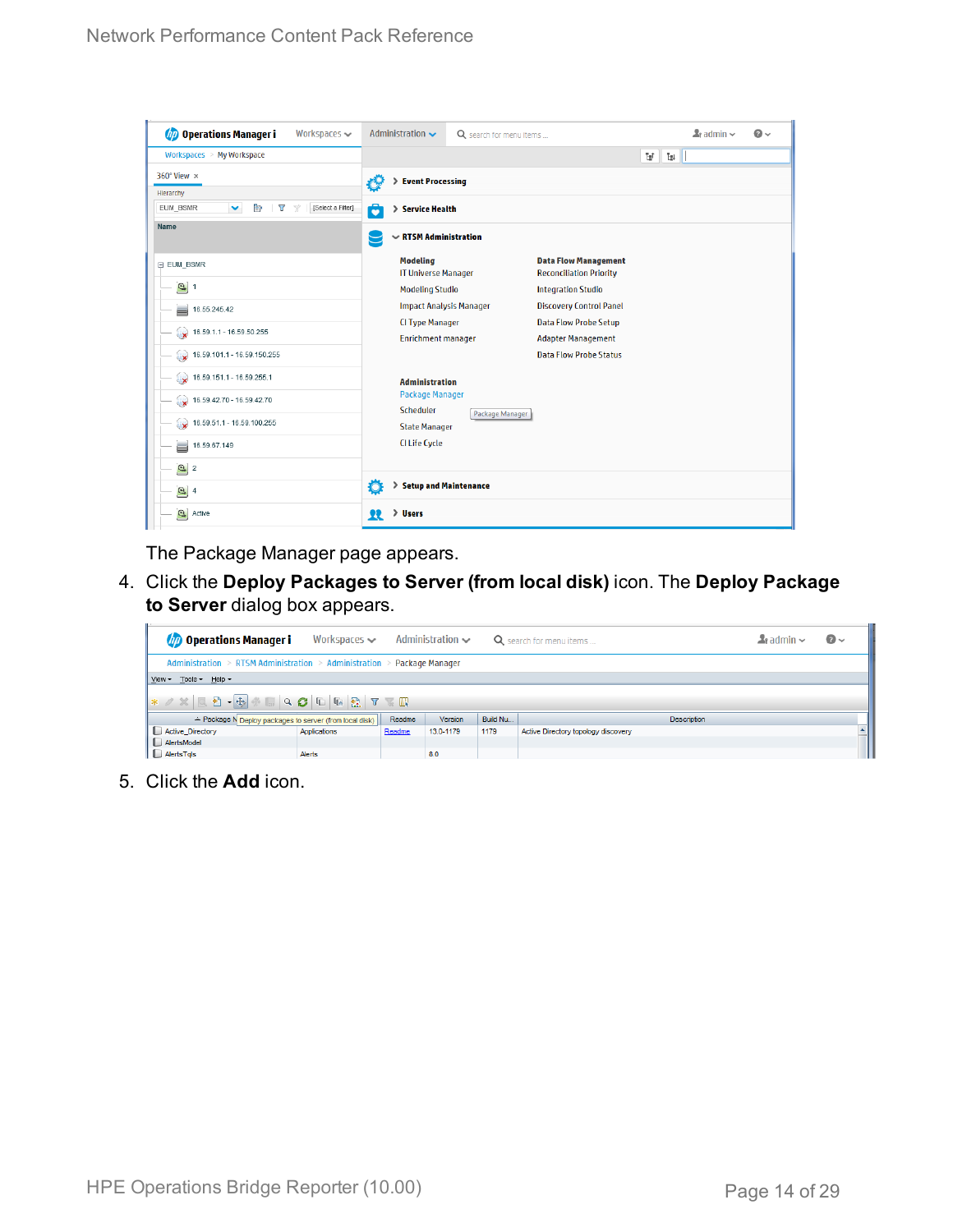| Deploy Packages to Server                   |      | $\overline{\mathbf{x}}$ |
|---------------------------------------------|------|-------------------------|
| Choose the package zip files to be deployed |      |                         |
| 垂<br>$\chi$                                 |      |                         |
| Package(zip)<br>Add                         | Path |                         |
|                                             |      |                         |
|                                             |      |                         |
|                                             |      |                         |
|                                             |      |                         |
|                                             |      |                         |
| Select the resources you want to deploy     |      |                         |
| 名马路                                         |      |                         |
|                                             |      |                         |
|                                             |      |                         |
|                                             |      |                         |
|                                             |      |                         |
|                                             |      |                         |
|                                             |      |                         |
|                                             |      |                         |
|                                             |      |                         |

The **Deploy Package to Server (from local disk)** dialog box appears.

6. Browse to the location of the Content Pack zip files, select the required files, and then click **Open**.

You can view and select the TQL and ODB views that you want to deploy under **Select the resources you want to deploy** in the **Deploy Package to Server (from local disk)** dialog box. Ensure that all the files are selected.

7. Click **Deploy** to deploy the Content Pack views.

You have successfully deployed the Content Packs views based on the type of deployment scenario selected for HPE OBR.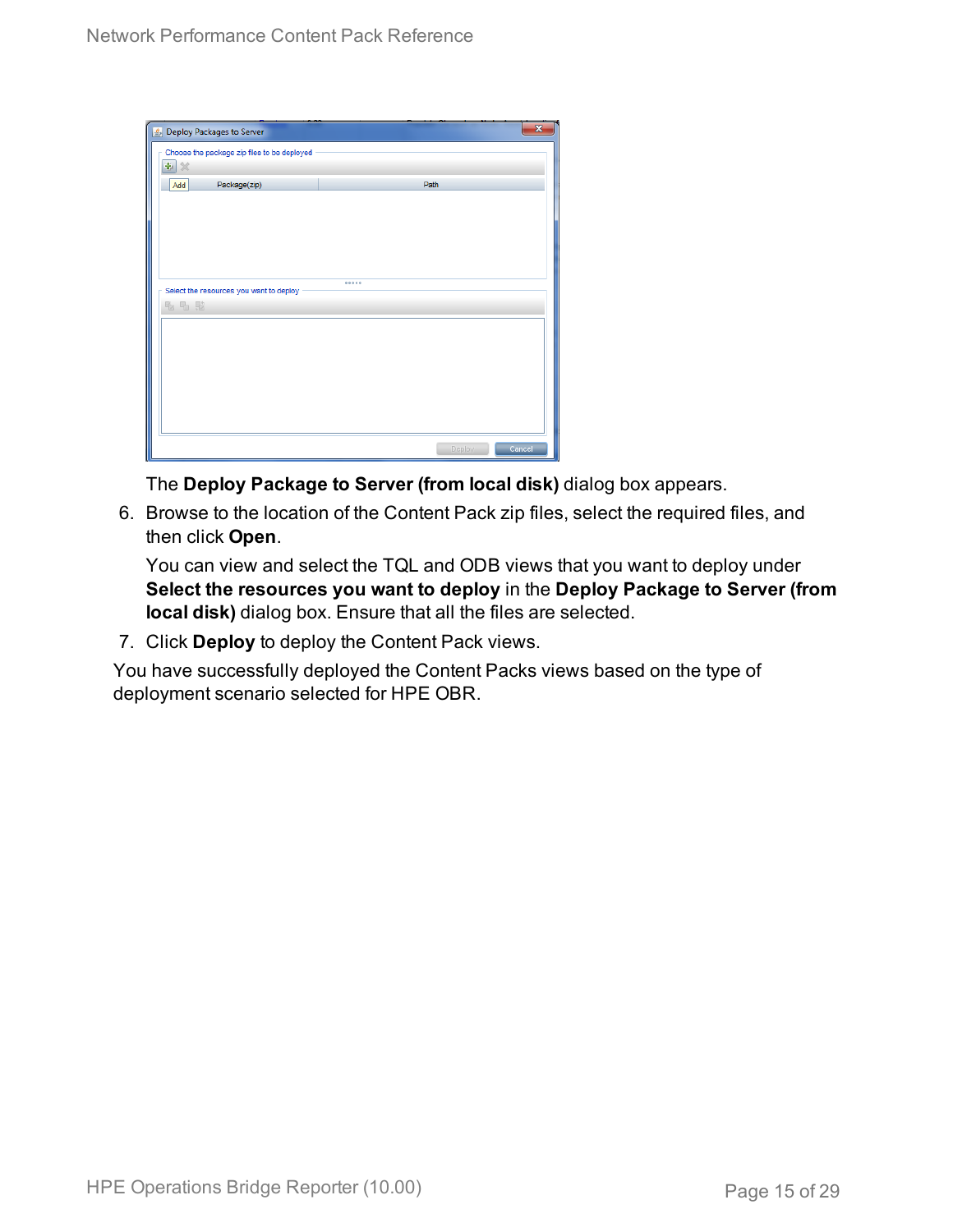## <span id="page-15-0"></span>Install the Content Pack

The Network Performance Content Pack collects performance data at hourly granular from NPS source. So executive summary reports display hourly/daily /monthly summarized view of Network devices collected from NPS. HPE OBR collects performance data of only 'Switches and Routers' devices from NPS source.

Based on your requirement, HPE OBR recommends you to install either the Network Performance Content Pack or Network Component Health/Network Interface Health Content Packs. Installing both Network Performance Content Pack and Network Component Health/Network Interface Health Content Packs may lead to performance issues due to redundant data.

Before you begin to install the Content Packs, check the availability and integrity of the data sources:

### **Check data source related to RTSM**

To check the availability and integrity of data source related to RTSM, follow these steps:

- 1. Log on to the HPE OBR system.
- 2. Before you check the data source readiness, ensure the following:
	- a. The **dscheck** folder is available in PMDB\_HOME.
	- b. The dscheckRTSM.sh script is available in %PMDB\_HOME%\dscheck\bin (**On Windows**) and \$PMDB\_HOME/dscheck/bin (**On Linux**).
	- c. Property file is created with the following entries:

## RTSM DB connection properties

rtsm.hostname=<*hostname*>

rtsm.username=<*username*>

rtsm.password=<*password*>

rtsm.port=<*port*>

- 3. To check the data source readiness, run the following command in the command prompt:
	- a. cd {PMDB\_HOME}/dscheck/bin
	- b. Check the data source readiness using: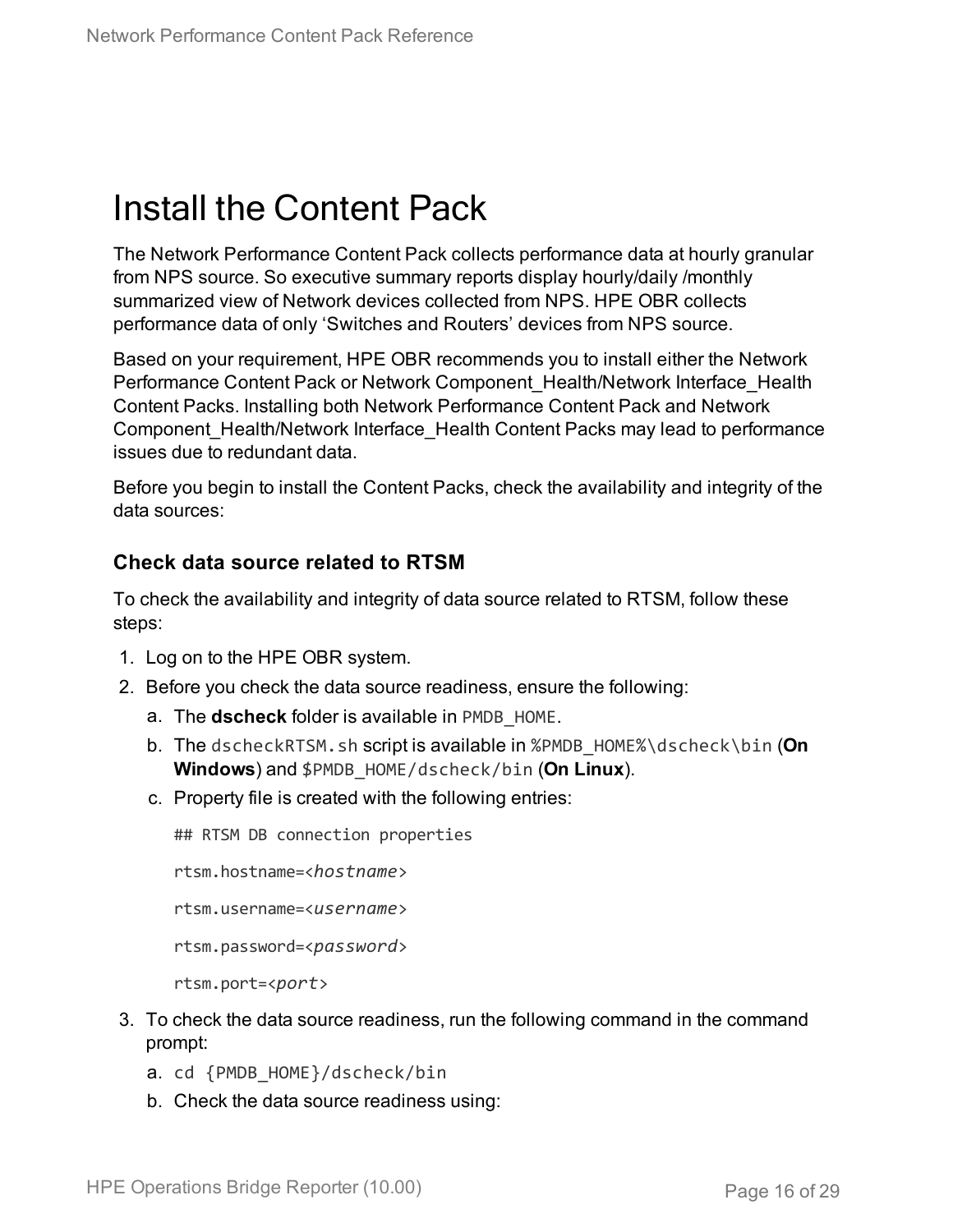i. **Property file**:

```
dscheckRTSM.sh -propFile <File_Path>/<property_file>
where, <File_Path> is the path where property file is created.
<property_file> is the name of the RTSM property file. For example,
rtsm.prp.
```
- ii. **Database**:
	- ./dscheckRTSM.sh

You can open the .html file created in **dscheck** folder to check the availability and integrity of the RTSM data source.

| <b>Status Summary</b>                |                                   |                            |                             |                       |                                           |                                          |                                            |
|--------------------------------------|-----------------------------------|----------------------------|-----------------------------|-----------------------|-------------------------------------------|------------------------------------------|--------------------------------------------|
| <b>BSM/OMi</b><br><b>Version</b>     | <b>Host Name</b>                  |                            | Connection<br><b>Status</b> | View<br><b>Status</b> | <b>Mandatory CI Type</b><br><b>Status</b> | Mandatory CI<br><b>Attributes Status</b> | <b>Number of</b><br><b>Duplicate Nodes</b> |
| Unknown                              | IWFVM02277.hpswlabs.adapps.hp.com |                            | Ø                           | ◎                     | O                                         | ◎                                        | $\bullet$                                  |
|                                      |                                   |                            |                             |                       |                                           |                                          |                                            |
| <b>Select Views:</b>                 |                                   |                            |                             |                       |                                           |                                          |                                            |
| Not available in RTSM                |                                   | Missing Mandatory CI Types |                             |                       | Missing Mandatory CI Attributes           |                                          |                                            |
|                                      |                                   |                            |                             |                       |                                           |                                          |                                            |
|                                      |                                   |                            |                             |                       |                                           |                                          |                                            |
| <b>View Summary</b>                  |                                   |                            |                             |                       |                                           |                                          |                                            |
| <b>View Name</b>                     |                                   | <b>Available in</b>        | <b>Mandatory CI</b>         |                       | <b>Mandatory CI</b>                       |                                          |                                            |
|                                      |                                   | RTSM?                      | <b>Types Missing</b>        |                       | <b>Attributes</b><br><b>Missing</b>       |                                          |                                            |
| SM_PA                                |                                   | Yes.                       |                             |                       |                                           |                                          |                                            |
| SM SiS BusinessView                  |                                   | Yes:                       |                             |                       |                                           |                                          |                                            |
| Exchange_Site_View                   |                                   | Yes:                       |                             |                       |                                           |                                          |                                            |
| J2EE Deployment                      |                                   | Yes:                       |                             |                       |                                           |                                          |                                            |
| SM_HyperV_BusinessView               |                                   | Yes                        |                             |                       |                                           |                                          |                                            |
| SM SiS Server                        |                                   | Yes:                       |                             |                       | $\mathbf{0}$                              |                                          |                                            |
| SM Sol Zones                         |                                   | Yes                        |                             |                       |                                           |                                          |                                            |
| <b>ORA</b> Deployment                |                                   | Yes                        |                             |                       |                                           |                                          |                                            |
| <b>MSSQL BusinessView</b>            |                                   | Yes:                       |                             |                       | Λ.                                        |                                          |                                            |
| ORA BusinessView                     |                                   | Yes                        |                             |                       | $\mathbf{a}$                              |                                          |                                            |
|                                      | SM_Sol_Zones_BusinessView         | Yes:                       |                             |                       | 12                                        |                                          |                                            |
| <b>SHR Network</b><br><b>SM LPAR</b> |                                   | Yes<br>Yes                 |                             |                       | n.                                        |                                          |                                            |
| CALL COR                             |                                   |                            |                             |                       |                                           |                                          |                                            |

The file displays the following information:

- i. Server status
- ii. Configuration details
- iii. Views available in RTSM
- iv. Mandatory CI types missing in the view
- v. Mandatory CI attributes missing with the CI type

### **Check data source related to PA**

To check the availability and integrity of data source related to PA, follow these steps:

- 1. Log on to the HPE OBR system.
- 2. Before you check the data source readiness, ensure the following:
	- a. The **dscheck** folder is available in PMDB\_HOME.
	- b. The dscheckPA.sh script is available in %PMDB\_HOME%\dscheck\bin (**On Windows**) and \$PMDB\_HOME/dscheck/bin (**On Linux**).
	- c. Property file with the entries of PA nodes is created.
- 3. To check the data source readiness, run the following command in the command prompt: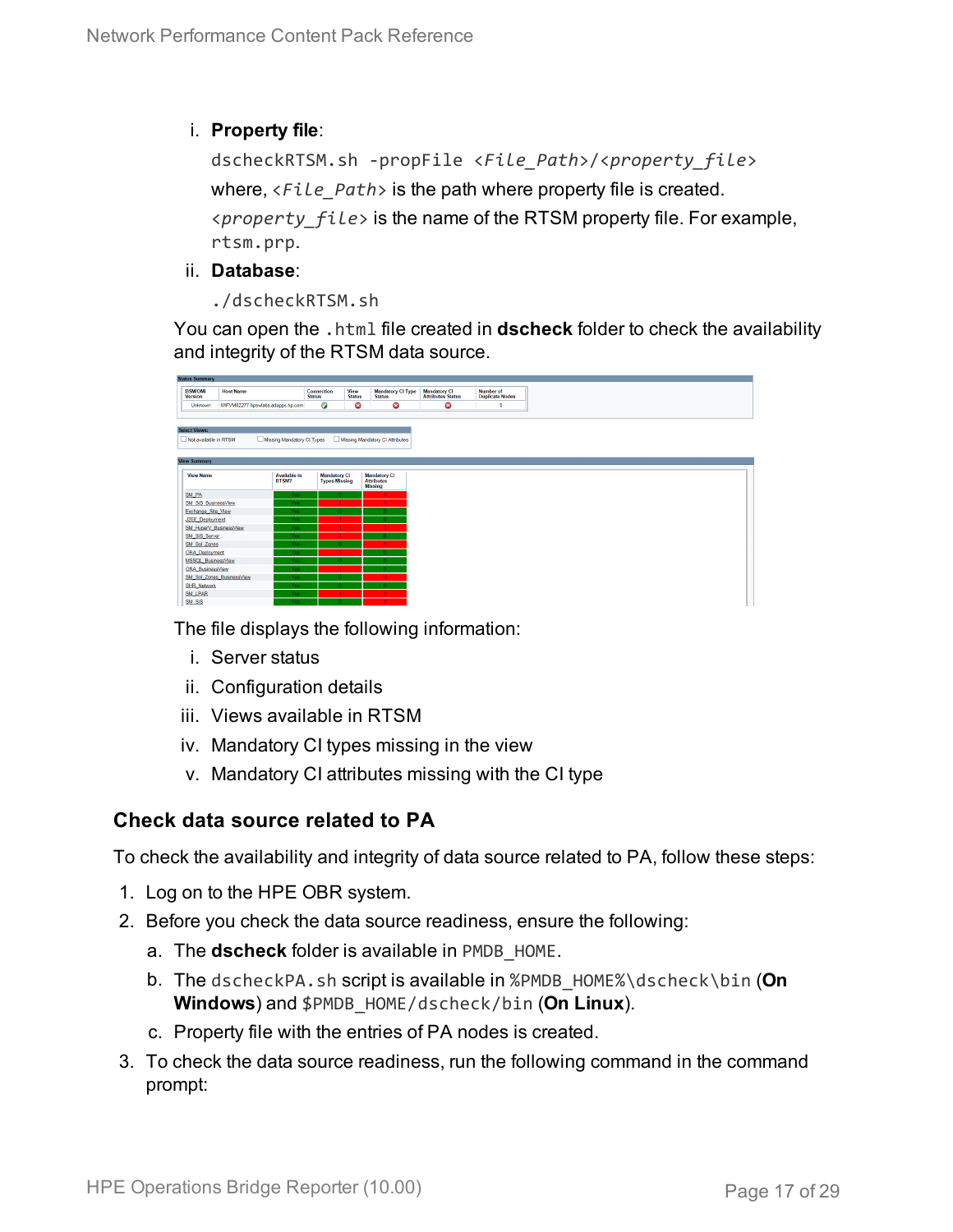- a. cd {PMDB\_HOME}/dscheck/bin
- b. Check the data source readiness using:
	- i. **Property file**:

```
dscheckPA.sh -propFile <File_Path>/<property_file>
where, <File_Path> is the path where property files is created.
<property_file> is the name of the PA property file. For example,
pa.prp.
```
#### ii. **Database**:

```
./dscheckPA.sh
```
You can open the .html file created in **dscheck** folder to check the availability and integrity of the PA data source.

| Node Status Summary |                           |                     |                       |                     |                             |                                 |                                   |        |                 |  |
|---------------------|---------------------------|---------------------|-----------------------|---------------------|-----------------------------|---------------------------------|-----------------------------------|--------|-----------------|--|
| <b>Total</b>        | <b>Not Reachable</b>      |                     | <b>Policy Missing</b> |                     |                             | Data not logged for last 2 days | <b>DSi/CODA Status</b>            |        |                 |  |
| $\mathbf 1$         | 0                         |                     |                       |                     |                             |                                 |                                   |        |                 |  |
|                     |                           |                     |                       |                     |                             |                                 |                                   |        |                 |  |
|                     |                           |                     |                       |                     |                             |                                 |                                   |        |                 |  |
| <b>Select any</b>   |                           |                     |                       |                     |                             |                                 |                                   |        |                 |  |
| Node Name:          |                           |                     |                       |                     | Domains: -- Select All -- V |                                 |                                   |        |                 |  |
|                     |                           |                     |                       |                     |                             |                                 |                                   |        |                 |  |
| <b>Node Status</b>  |                           |                     |                       |                     |                             |                                 |                                   |        |                 |  |
|                     |                           |                     |                       |                     |                             |                                 |                                   |        |                 |  |
| <b>Node Name</b>    |                           | <b>ICMP</b><br>ping | <b>BBC</b><br>ping    | <b>CODA</b><br>ping | <b>Agent Version</b>        | <b>Last Log Time</b>            | <b>Number</b><br>of               | Domain | <b>DSi/CODA</b> |  |
|                     |                           |                     |                       |                     |                             |                                 | <b>Missing</b><br><b>Policies</b> |        |                 |  |
|                     | IWFMVS017.HPSWLABS.HP.COM | $\bullet$           | ø                     | $\bullet$           | 11.11.025                   | 09/28/15 13:38:00               |                                   |        | Ø               |  |
|                     |                           |                     |                       |                     |                             |                                 |                                   |        |                 |  |

The file displays the following information:

- i. Node status summary
- ii. Node status

### <span id="page-17-0"></span>Selecting the Content Pack Components

A typical Content Pack consists of three components - the Domain, Extraction Transformation Loading (ETL), and Application components.

The following figure shows the typical data flow between the components of the Content Pack: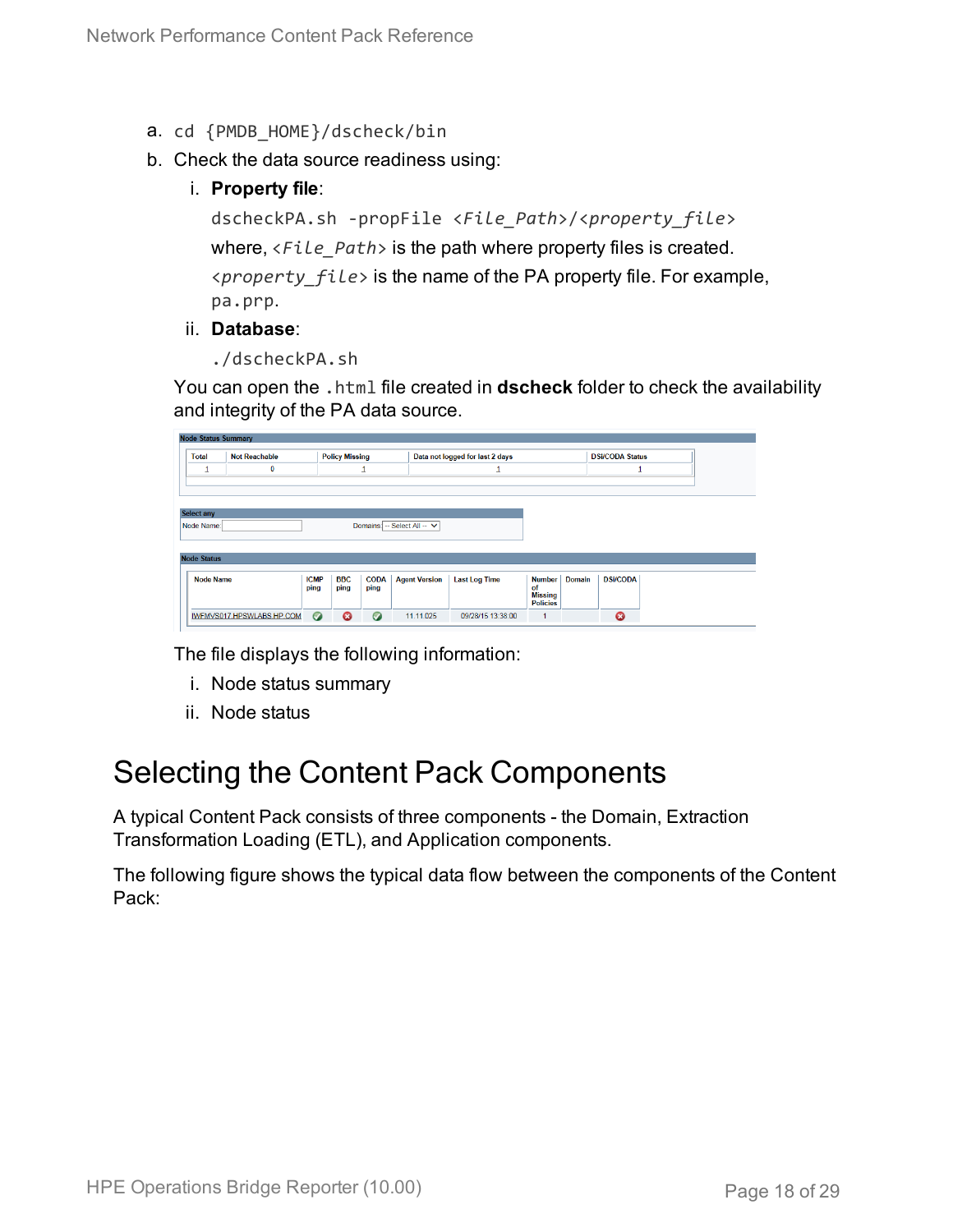

- **Domain component**: The Domain or Core Domain component defines the data model for a particular Content Pack. It contains the rules for generating the relational schema. It also contains the data processing rules, including a set of standard preaggregation rules, for processing data into the database. The Domain component can include the commonly-used dimensions and cubes, which can be leveraged by one or more Report Content Pack components. The Domain Content Pack component does not depend on the configured topology source or the data source from where you want to collect data.
- <sup>l</sup> **ETL (Extract, Transform, and Load) component**: The ETL Content Pack component defines the collection policies and the transformation, reconciliation, and staging rules. It also provides the data processing rules that define the order of execution of the data processing steps.

A single data source app.lication can have multiple ETL components. For example, you can have one ETL component for each virtualization technology supported in Performance Agent such as Oracle Solaris Zones, VMware, IBM LPAR, and Microsoft HyperV. The ETL component can be dependent on one or more Domain components. In addition, you can have multiple ETL components feeding data into the same Domain component.

The ETL Content Pack component is data source dependent. Therefore, for a particular domain, each data source application has a separate ETL Content Pack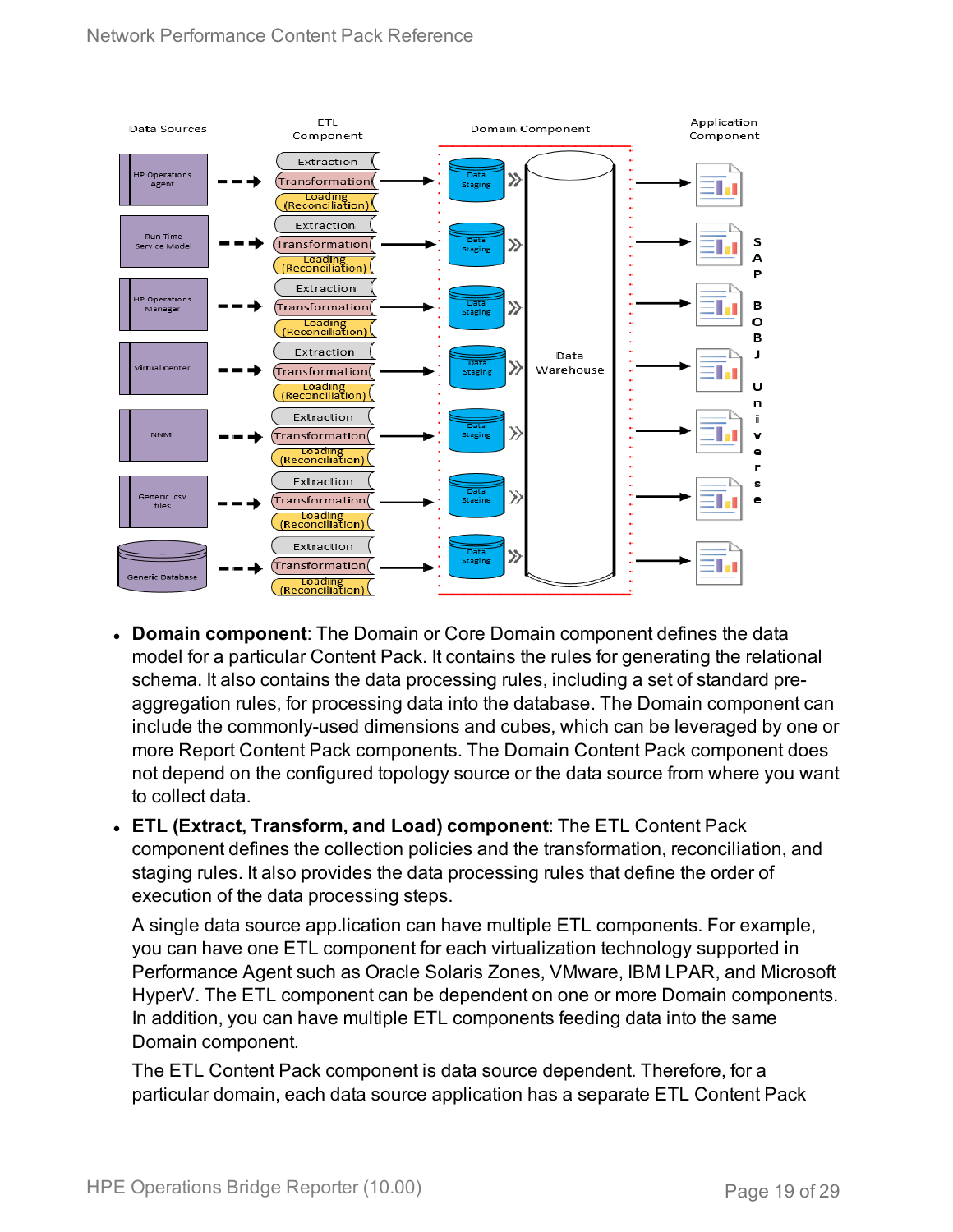component. For example, if you want to collect system performance data from the HP Operations Agent, you must install the SysPerf\_ETL\_PerformanceAgent component. If you want to collect system performance data from HP SiteScope, you must install either SysPerf\_ETL\_SiS\_API (sourcing data logged in API) or SysPerf\_ ETL SiS DB (sourcing data logged in BSM Profile database).

The Content Pack components 'NetworkPerf\_ETL\_PerfiSPI\_NonRTSM' and 'NetworkPerf\_ETL\_PerfiSPI\_RTSM' are mutually exclusive. Ensure that only one of them is selected.

**Note:** If the NNMi topology is integrated to BSM/OMi RTSM, select NetworkPerf\_ ETL\_PerfiSPI\_RTSM Content Pack component. If else, select NetworkPerf\_ETL PerfiSPI\_NonRTSM Content Pack component.

**Application component**: The Application Content Pack component defines the application-specific aggregation rules, business views, SAP BOBJ universes, and the reports for a particular domain. Report components can be dependent on one or more Domain components. This component also provides the flexibility to extend the data model that is defined in one or more Domain components.

The list of Content Pack components that you can install depends on the topology source that you configured during the post-install configuration phase of the installation. Once the topology source is configured, the Deployment Manager filters the list of Content Pack components to display only those components that can be installed in the supported deployment scenario. For example, if RTSM is the configured topology source, the Deployment Manager only displays those components that can be installed in the SaOB and APM deployment scenarios.

## <span id="page-19-0"></span>Install the Content Pack in Deployment Manager

To install the required Network Performance Content Pack, follow these steps:

1. Launch the Administration Console in a web browser using the following URL:

http://*<OBR\_Server\_FQDN>*:21411

2. In the Administration Console, click **Administration > Deployment Manager**. The Deployment Manager page is displayed.

To install this content pack and to generate reports on data from HPOM, BSM, or OMi, make the following selections:

- NetworkPerf\_ETL\_PerfiSPI\_NonRTSM (10.00.000)
- NetworkPerf ETL PerfiSPI RTSM (10.00.000)
- NetworkPerf Domain (10.00.000)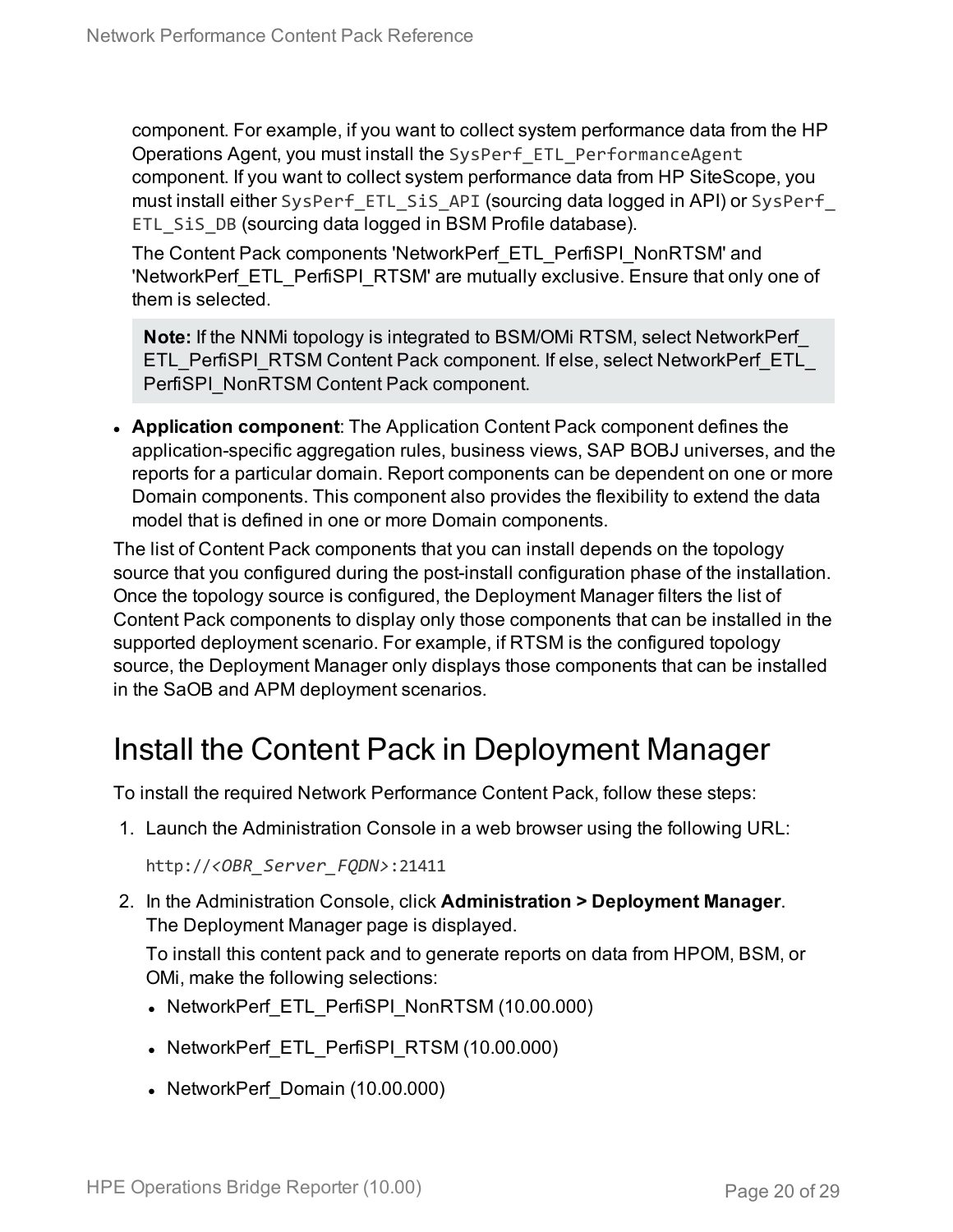• NetworkPerf Reports (10.00.000)

**Note:** The Content Pack components for RTSM and non RTSM topology source are mutually exclusive. Ensure that only one of them is selected.

**Tip:** Install the following dependent content packs (and their components) along with this content pack for it to function:

- <sup>l</sup> Core
	- <sup>o</sup> Core\_Domain
- System Performance
	- <sup>o</sup> SysPerf\_Reports

**Note:** The dependent domain content pack get selected automatically, you have to select only the ETLs based on the topology source.

**Note:** For more details on ETLs, see *HP Operations Bridge Reporter Content Pack Release Notes*.

3. Click **Install/Upgrade** to install the Content Packs.

The color of the status column changes for all the selected Content Packs. An Installation Started status appears in the **Status** column for Content Pack that is currently being installed. The Deployment Manager page automatically refreshes itself to display the updated status. Once the installation completes, an Installation Successful status appears. If the installation fails, an Installation Failed status appears.

**Note:** The timer service will be stopped automatically during install/uninstall/upgrade operation and will be started once operation is complete.

4. Click the link in the **Status** column for more information about the installation process.

The Content Pack Component Status History window is displayed. It displays the details of the current and historical status of that Content Pack component's installation.

**Note:** During install/uninstall process, Deployment Manager does not allow you to interrupt the process. Instead, you must wait till the current process is complete before you can perform any other operations on the Deployment Manager page.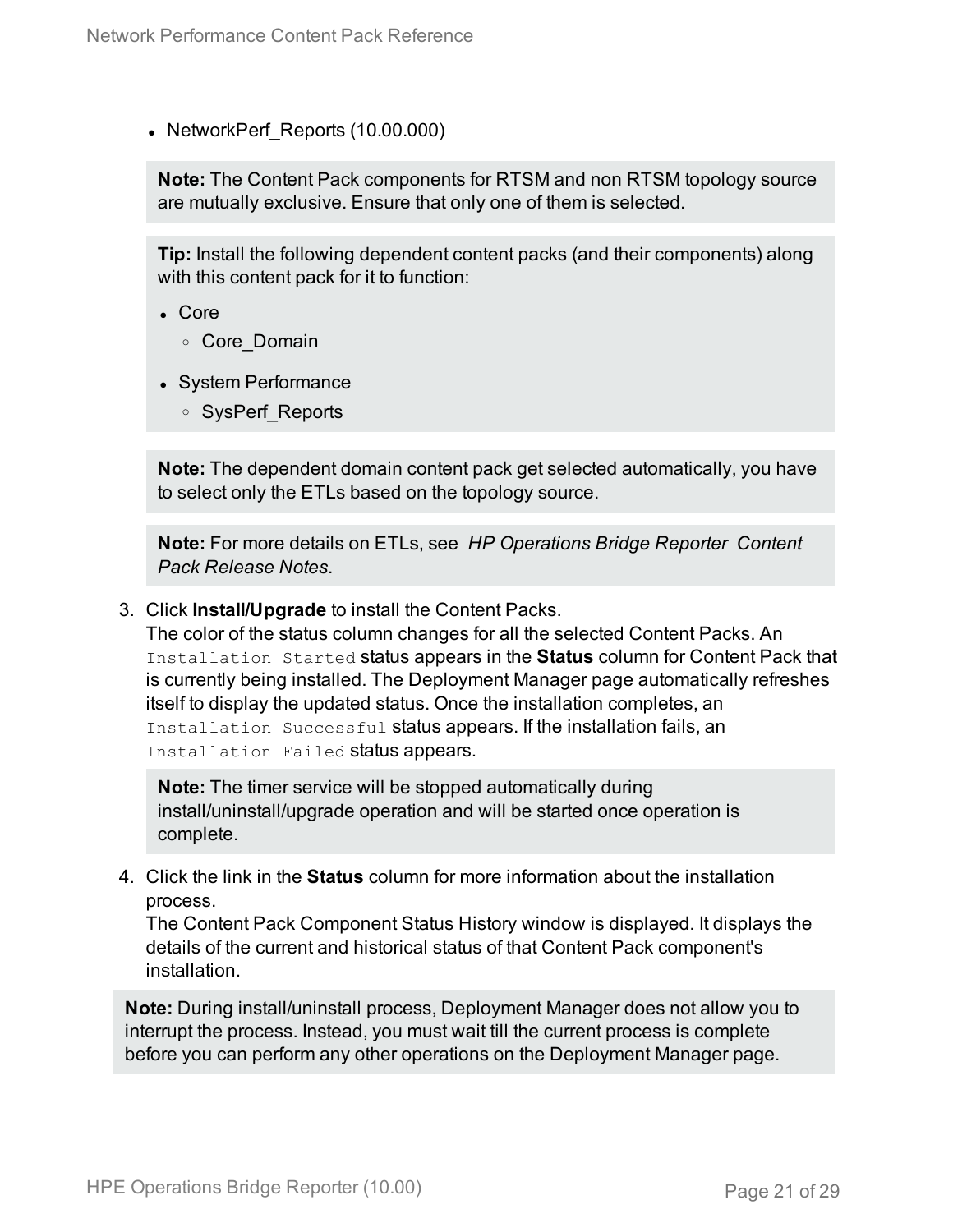### <span id="page-21-0"></span>Uninstalling the Content Pack Components

Use the Deployment Manager utility to uninstall the Content Pack components.

To uninstall the Content Packs, follow these steps:

- 1. Launch the Administration Console in a web browser:
	- a. Launch the following URL:

https://*<OBR\_Server\_FQDN>*:21412/

b. Type **administrator** in the **Login Name** field and password in the **Password** field. Click **Log In** to continue. The Administration Console page appears.

**Note:** If you use any other user account to access the Administration Console, make sure that the user account has administrator privileges.

2. On the left pane, click **Administration**, and then click **Deployment Manager**. The **Deployment Manager** page appears.

The Deployment Manager displays the Content Pack components that are installed in the supported deployment scenario. For the list of Content Pack, see, ["Install](#page-19-0) the Content Pack in [Deployment](#page-19-0) Manager" on page 20.

3. Click icon for the required Content Pack to be uninstalled. A summary message is displayed.

**Note:** At a time, only one Content Pack and its dependent Content Packs are uninstalled.

4. Click **OK** to uninstall the Content Pack. The uninstall status is displayed in the **Status** column.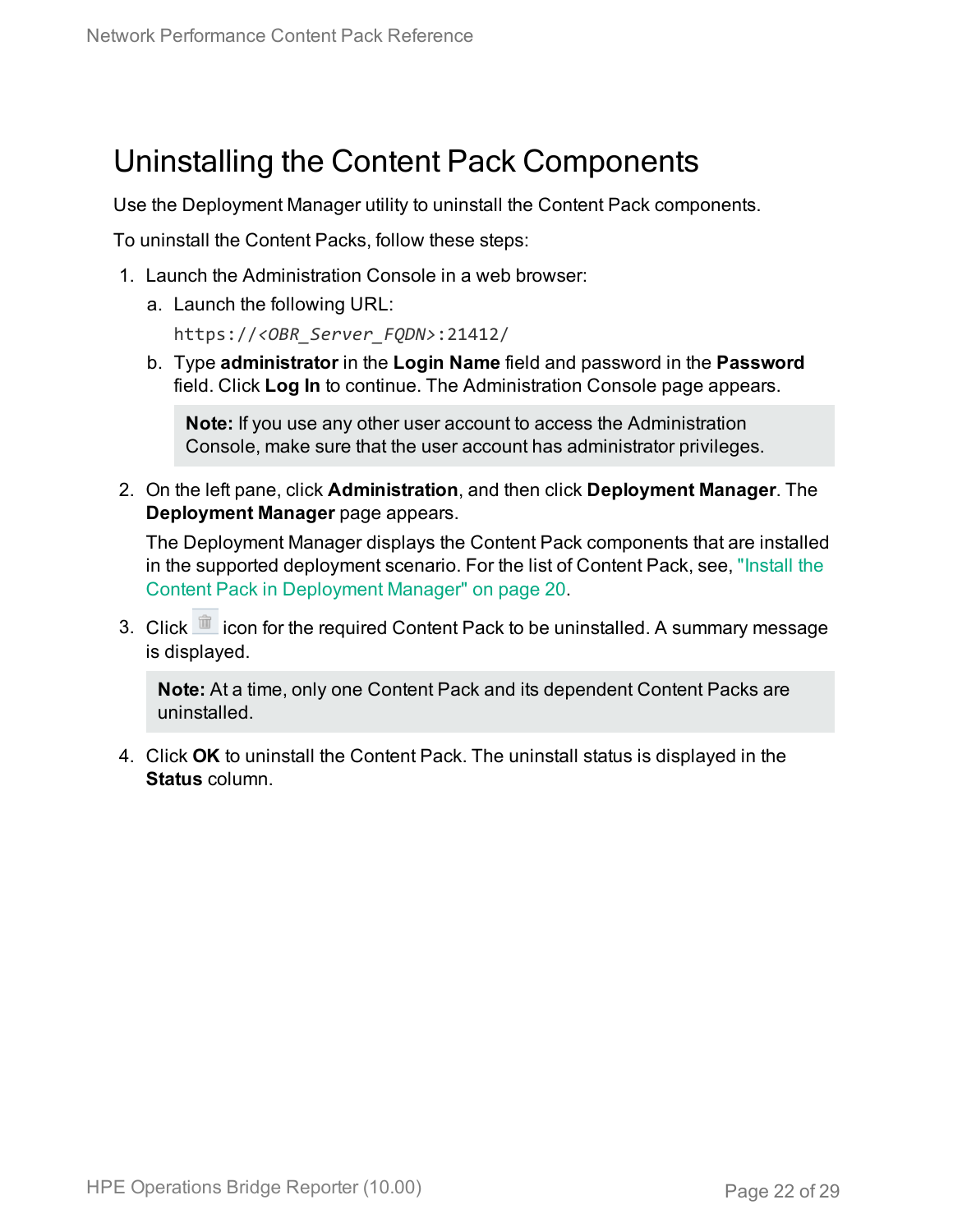## <span id="page-22-0"></span>Data Source Collection Configuration

After installing Content Packs, you must configure HPE OBR to collect required data from various data collectors. The data collectors work internally within the HPE OBR infrastructure to collect the data. Therefore, you cannot directly interface with these collectors. Instead, you can specify the data sources from where the collectors can collect the data through the Administration Console.

**Note:** You must have the NNM iSPI Performance for Metrics installed. Do not select this option if you do not have NNMi and the NNM iSPI Performance for metrics available in your environment.

## <span id="page-22-1"></span>Configuring the Network Data Source (using Generic Database)

This page allows you to configure connections to generic databases that use Vertica, Oracle, Sybase IQ or SQL Server as the database system.

If you have installed the Network Content Pack, you must configure HPE OBR to collect network-related data from NNMi. NNMi uses the NPS as the repository for network performance data. Using the Generic Database page in the Administration Console, you can configure HPE OBR to collect the required data from the NPS.

### **Sybase IQ as Data Source**

If Sybase IQ is the database in your system, you have to manually copy the jconn4.jar file to the HPE OBR system and then continue with the generic database configuration.

To copy the jconn4.jar file, follow these steps:

- 1. Copy the jconn4.jar from %SYBASE%/jConnect-7\_0/classes (**On Windows**) and \$SYBASE\jConnect-7\_0\classes (**On Linux**) on Sybase IQ server to \$PMDB\_ HOME/lib directory on HPE OBR system.
- 2. Restart the collection service.

### **Configure Network Data Source**

To configure the Network data source connection, follow these steps:

1. In the **Administration Console**, click **Data Source Configuration > Generic Database**. The **Generic Database** page appears.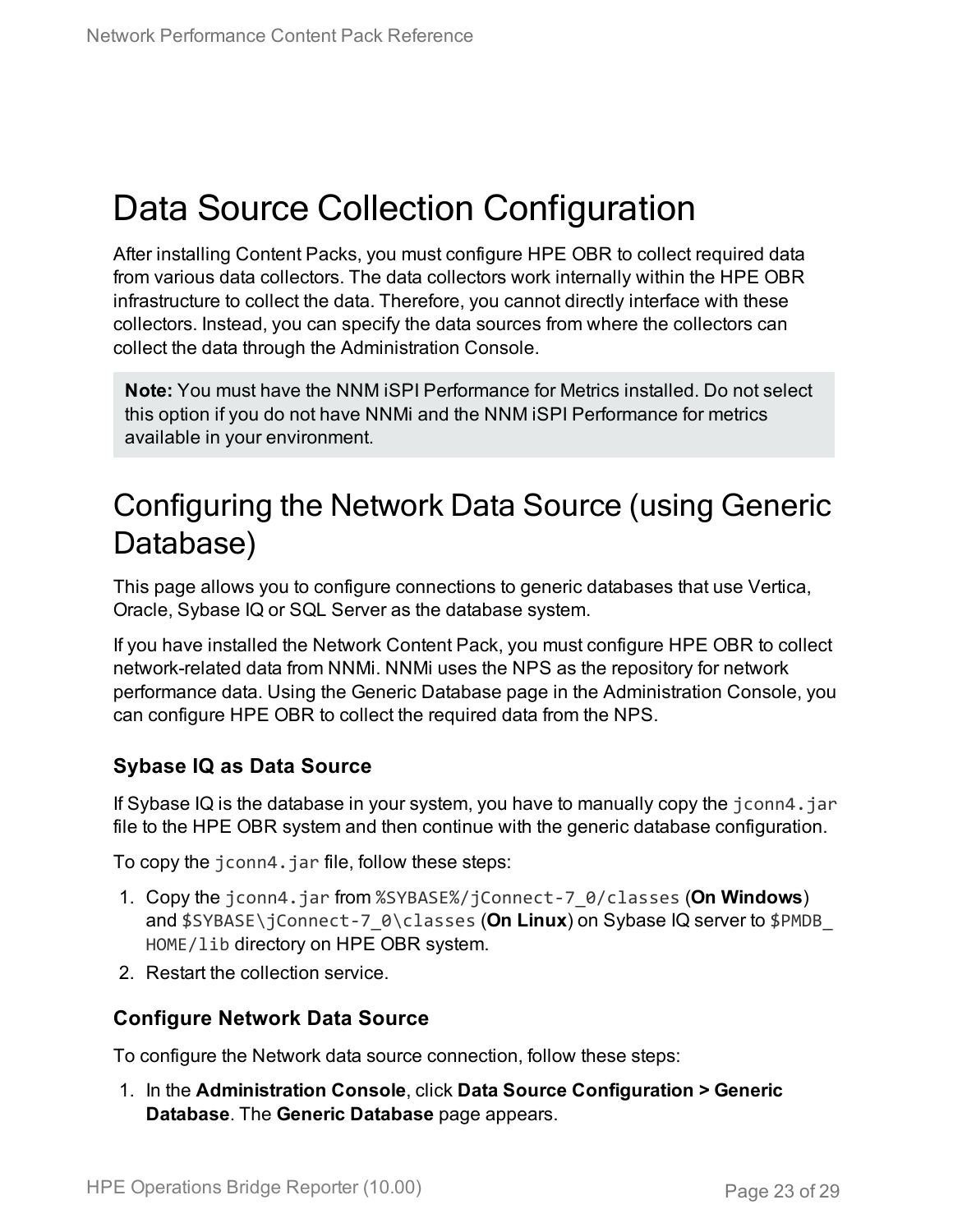- 2. Click **Create New** to create the NPS data source connection. The **Connection Parameters** dialog box appears.
- 3. Specify or type the following values in the **Connection Parameters** dialog box:

| Field                     | <b>Description</b>                                                                                  |
|---------------------------|-----------------------------------------------------------------------------------------------------|
| Host name                 | Address (IP or FQDN) of the NPS database server.                                                    |
| Port                      | Port number to query the NPS database server.                                                       |
| TimeZone                  | The time zone in which the database instance is<br>configured.                                      |
| Database type             | The type of database engine that is used to create the<br>NPS database.                             |
| Domain                    | Select the domain(s) for which you want HPE OBR to<br>collect data from the selected database type. |
| <b>URL</b>                | The URL of the database instance.                                                                   |
| User name                 | Name of the NPS database user.                                                                      |
| Password                  | Password of the NPS database user.                                                                  |
| <b>Collection Station</b> | To specify whether it is a Local / Remote Collector.                                                |

The Domain name Network Core appears for selection only after the installation of NetworkPerf\_ETL\_PerfiSPI\_RTSM or NetworkPerf\_ETL\_PerfSPI9.20 Content Pack or NetworkPerf\_ETL\_PerfiSPI\_NonRTSM.

- 4. Click **OK**.
- 5. Click **Test Connection** to test the connection.
- 6. Click **Save** to save the changes. A Saved Successfully message appears in the Information message panel.
- 7. To change the data collection schedule for one or more hosts, in the **Schedule Frequency** column, specify a collection time between 1 and 24 hours in the **Hrs** box.
- 8. Click **Save** to save the changes. A Saved Successfully message appears in the Information message panel.

Data collection for all the newly created data source connections is enabled by default. For more information about configuring network data source connections, see the *HPE Operations Bridge Reporter Administration Guide*.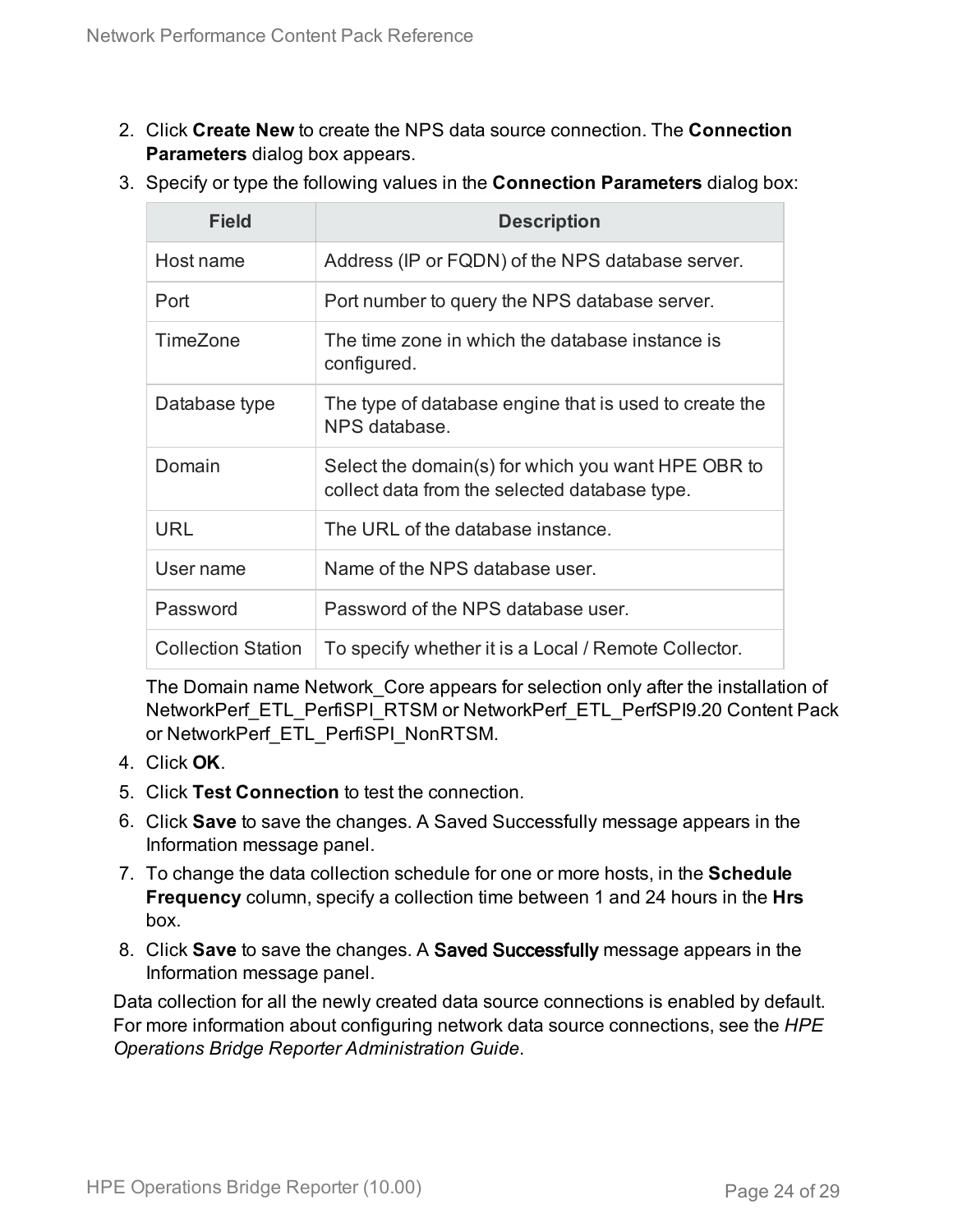## <span id="page-24-0"></span>Report Navigation

The Network reports are categorized into the high-level Executive Summary and the detailed Performance reports to help you easily analyze and identify performance problems with the network nodes in your IT environment. You can navigate from the higher-level reports to the detailed reports through the various cross launch and hyperlink features. For example, you may start with the Network Node Health by Group report for an overall picture of the health of the network infrastructure and then navigate to the detailed Quick View or Exception reports to identify specific nodes that breached the utilization thresholds.

Certain Network reports also provide cross-domain functionality where you can crosslaunch to the related System Management reports for further investigation. However, report navigation can vary depending on the use-cases around which these reports are designed.

The Network reports provide the following information:

- Historical information about the performance of the different network nodes
- Analyze the health of the monitored network devices
- Single pane of view of consolidated information of both the physical systems and the network nodes for the same business service
- Verify the outcome of network optimization tasks that were performed based on reports from other real-time monitoring tools

#### **New Network Performance Reports**

The following is the new Network Performance report:

**• Network Node Availability** - Displays the availability details of the monitored network nodes, as a heat-map based on predetermined thresholds, for every hour across the selected time period.

| <b>Availability</b> | Color |
|---------------------|-------|
| $~<$ 90             |       |
| $> 90$ and $< 95$   |       |
| > 95                |       |

### **Report Navigation**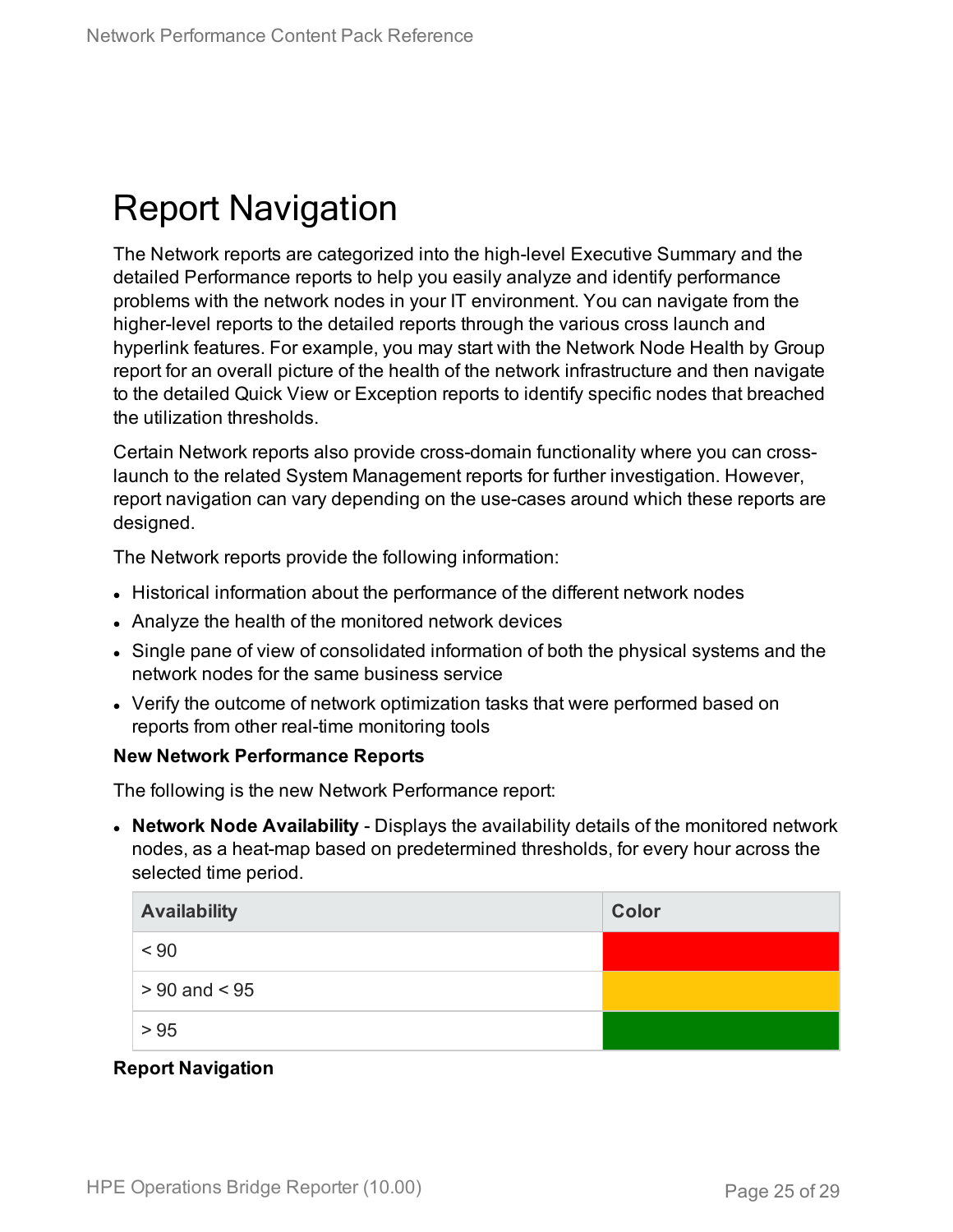The following diagram consolidates the reports in the Network domain and depicts one possible way of navigating the reports.

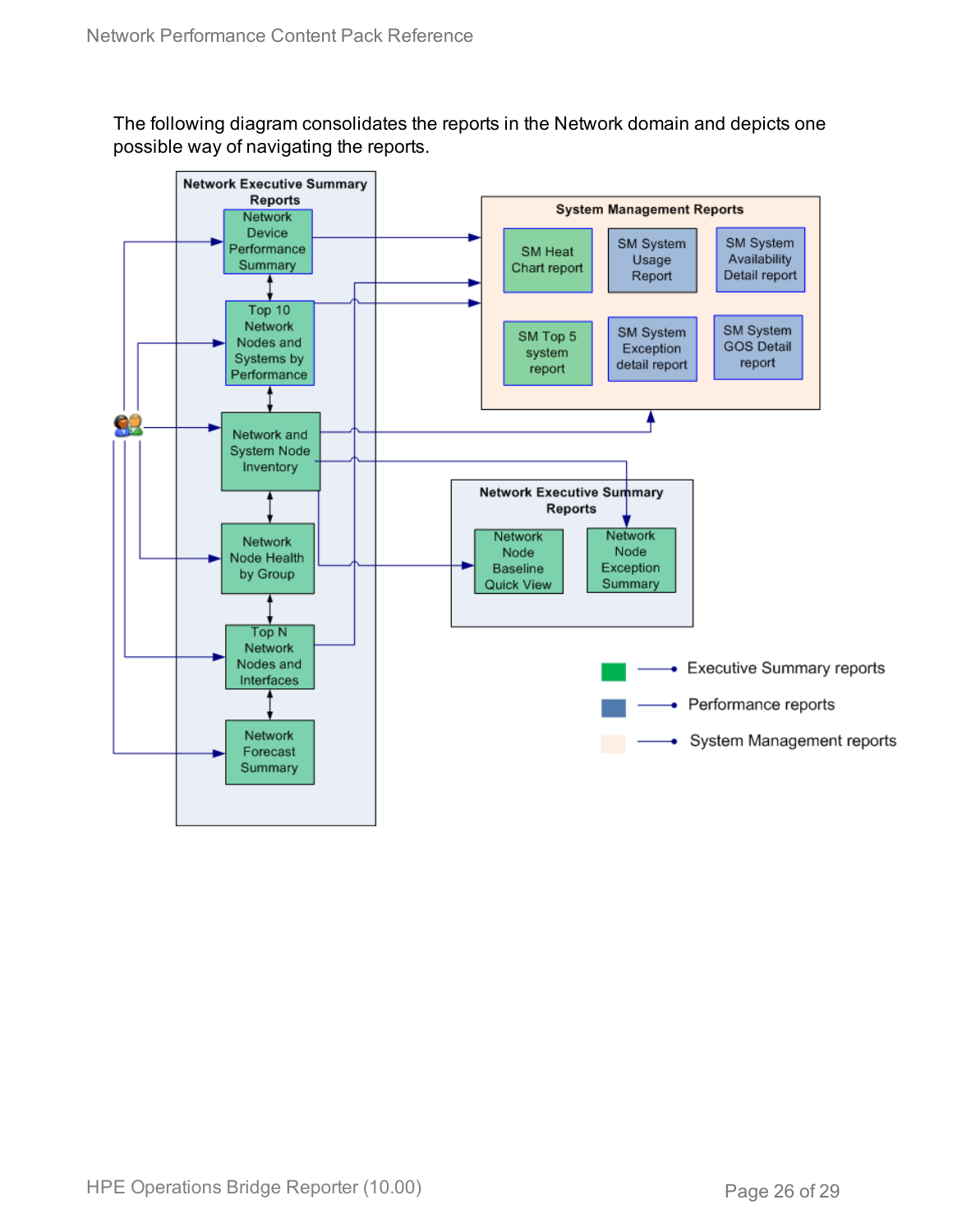## <span id="page-26-0"></span>Appendix

<span id="page-26-1"></span>This section provides information on [Terminology](#page-26-1) and Metric [Mapping](#page-26-2) for Reports.

## Appendix A: Terminology

**Business Service**: Any service created in BSM Run-time Service Model (RTSM) and is part of your business, such as the online banking service or email service.

**Business View**: A view deployed on BSM RTSM that provides the topology information of the configuration items in your IT environment.

**Node Groups:**: Group of managed nodes defined by users or available by default in HP Operations Manager (HPOM) to classify as specific organizations or entities within the enterprise. OBR uses the node groups from HPOM for its topology information.

**Baseline metrics**: The Network Performance Server (NPS) provides you the baseline metrics for network-related data to define the normal (expected) range of values for any given metric. The baselines metrics enable you to forecast the future value for a given metric based on the historical data.

**Baseline**: The value that presents the normal (expected) range of utilization for the selected topology filter based on the historical data.

**Baseline sleeve**: The upper and lower limit of the baseline range of utilization.

**Baseline deviation**: Deviation of the samples spread over a specific time range. This value represents the extent of the range of values normally seen for the selected time range in the seasonal cycle, based on historical data.

**Baseline slope**: Indicates the increase or decrease in the average utilization in one day. Negative slope indicates a declining trend.

**Exception count**: The total number of sample counts that are marked for an exception. NPS raises an exception for the metric if the a certain number of samples within a sample window are out of normal range.

<span id="page-26-2"></span>**Exception rate**: The percentage of samples that has the exception flag set.

### Appendix B: Metric Mapping for Reports

HPE OBR provides a utility to generate metric flow documents. The utility has strong filtering capabilities and generates the metric flow documents in HTML format. These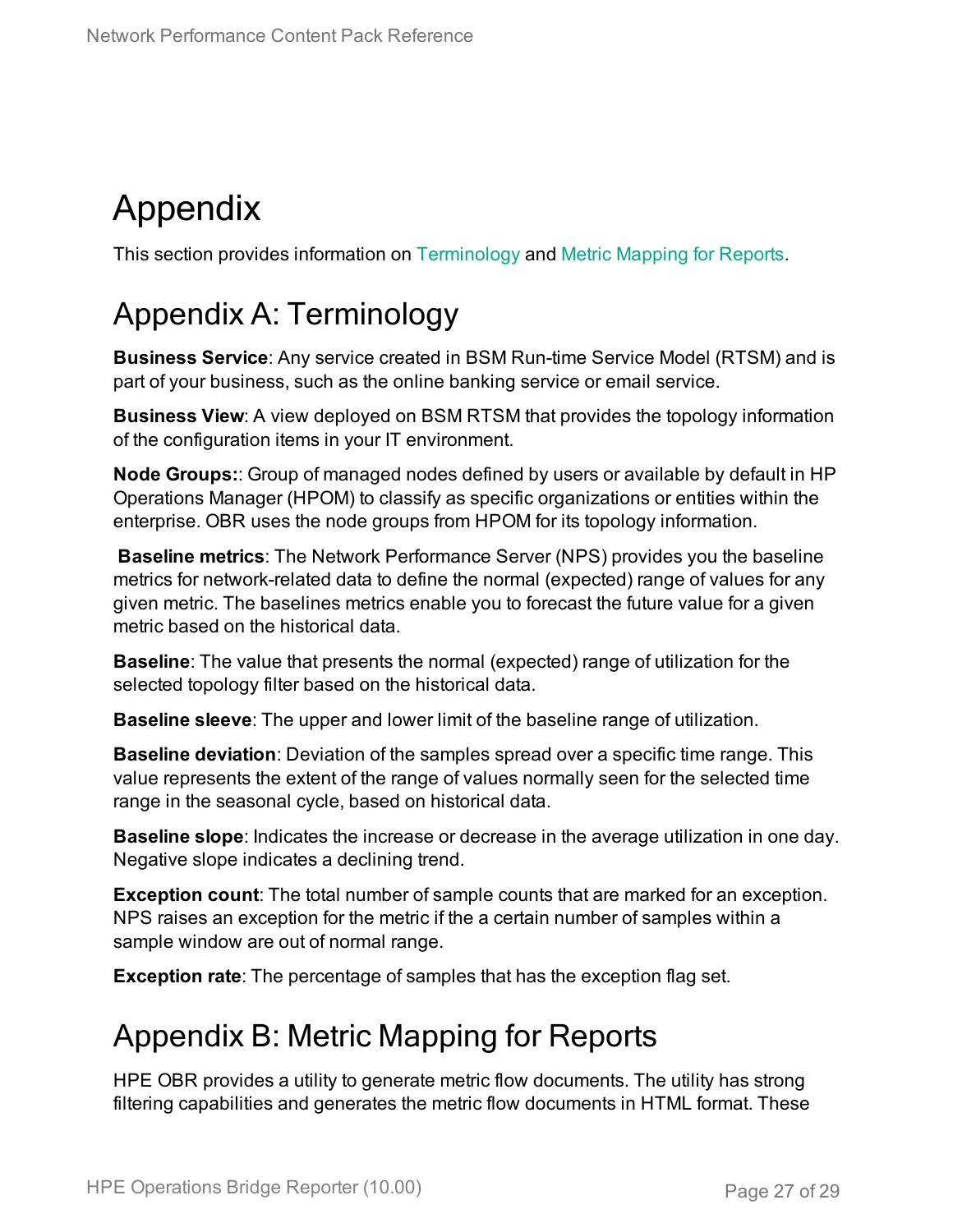HTML output files can then be saved in Excel for further filtering and metric tracking.

To generate the metric flow documents, follow these steps:

1. Run the utility using the following command:

### **On Windows:**

```
%PMDB_HOME%\bin\shr_utility -flow -dir %PMDB_
HOME%\packages\Network
```
#### **On Linux:**

```
$PMDB_HOME/bin/shr_utility -flow -dir $PMDB_HOME/packages/Network
The command generates multiple HTML output files in the current directory.
```
2. Open the HTML output file in Excel.

You can apply combination of filters to compare and track a particular metric(s).

**Note:** The output file in Excel format is published for some of the Content Packs. You can download the files from the following URL:

<https://hpln.hp.com/node/24267/attachment>